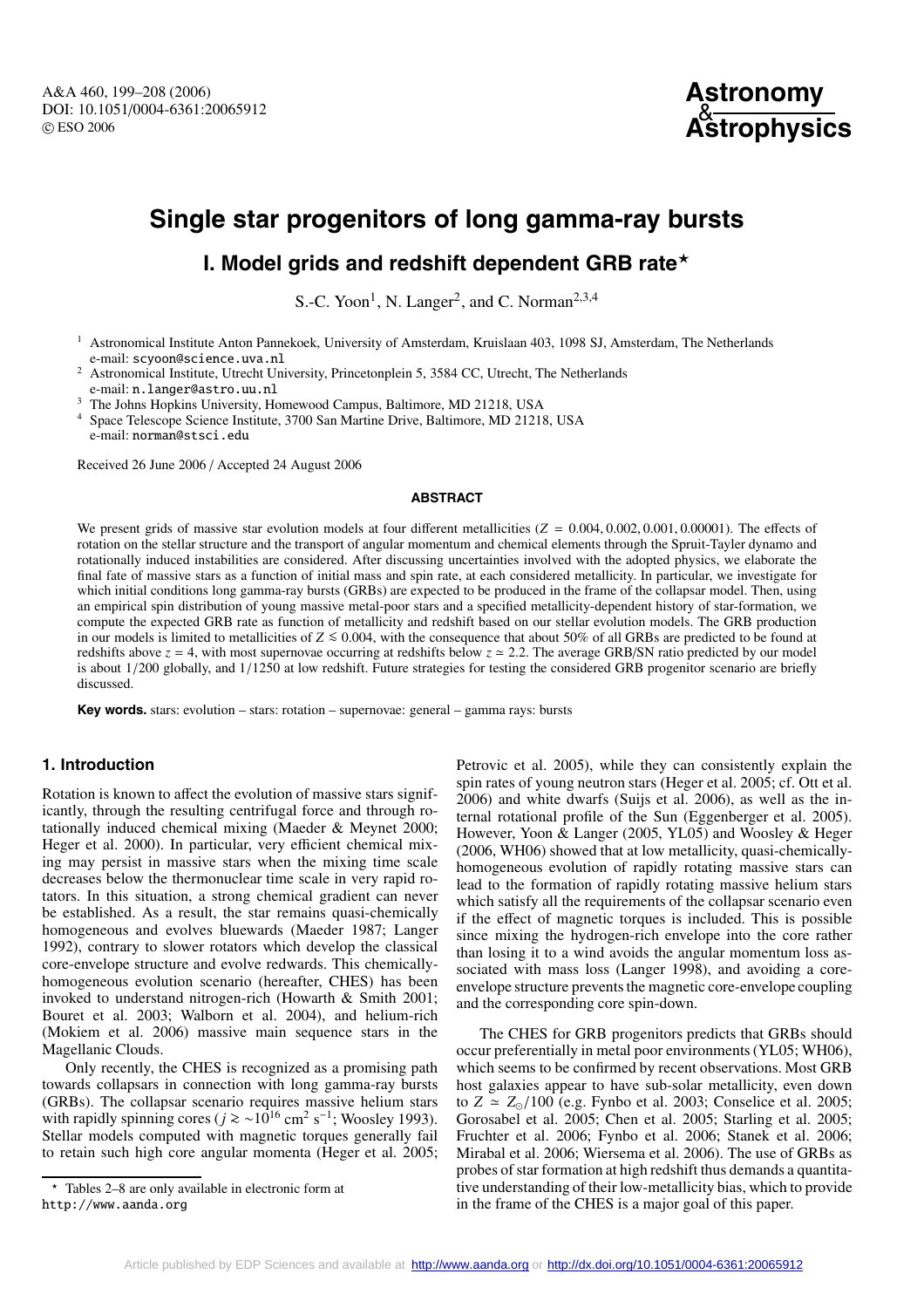To this purpose, we present grids of stellar evolution models at  $Z = 0.004, 0.002, 0.001,$  and  $0.00001$ , for rotating magnetized stars in the initial mass range  $12 \leq M_{init}/M_{\odot} \leq 60$ , and with initial equatorial rotation velocities between zero and 80% of the Keplerian value ( $0 \le v_{\text{init}}/v_K \le 0.8$ ). Our numerical methods are described in the next section (Sect. 2), and physics uncertainties are critically discussed in Sect. 3. In Sect. 4, we present the computed stellar evolution models, and discuss the final fate of massive stars as function of initial mass, rotational velocity and metallicity. The GRB rate as a function of metallicity and redshift following from our models is addressed in Sect. 5. After a discussion of our results in Sect. 6 we summarize our conclusions in Sect. 7.

#### **2. Numerical methods and physical assumptions**

We use the same hydrodynamic stellar evolution code as in YL05, which includes the effect of rotation on the stellar structure, transport of angular momentum and chemical species via magnetic torques and rotationally induced hydrodynamic instabilities, with several improvements. Uncertainties introduced by the processes discussed in this section are elaborated in Sect. 3.

#### 2.1. Mixing

We adopt a larger value for the semi-convective mixing parameter ( $\alpha_{SEM}$  = 1.00) than in YL05 (where  $\alpha_{SEM}$  = 0.04). This choice facilitates comparison of our results with models of other groups as it yields stellar core sizes comparable to those of WH06, and of the Geneva group who adopts the Schwarzschild criterion (see discussion in Langer et al. 1985; Langer 1991). Uncertainties involved with the value of  $\alpha_{SEM}$  are discussed in Sect. 3.4.

YL05 followed Heger et al. (2000) for the calibration of the efficiency of the rotationally induced chemical mixing, which was fit to observed surface nitrogen and helium abundances of Galactic O stars. However, as the current version of the code incorporates new physics such as the effects of magnetic torques (Petrovic et al. 2005) and the use of a larger semi-convection efficiency parameter, we re-calibrated the mixing efficiency accordingly. Specifically, a larger value for the correction factor for the effect of mean molecular weight gradients on rotational mixing  $(f_u = 0.1)$  is now employed, compared to the previously used value ( $f_{\mu} = 0.05$ ; Heger et al. 2000).

As shown in Fig. 1, at core hydrogen exhaustion in models with an initial equatorial rotation velocity of  $v_{\text{init}} = 200 \text{ km s}^{-1}$ , the use of  $f_u = 0.1$  gives surface abundances of nitrogen and helium comparable to those in the corresponding models by Heger et al. with their fiducial value of  $f_u = 0.05$  (i.e.,  $Y_s = 0.29 \sim 0.40$ ) and  $\log N/N_{\text{init}} = 0.5 \sim 0.9$  for  $M_{\text{init}} = 20 \sim 60$  *M*<sub>☉</sub>. In the same figure, we also compare our result with a magnetic model of Maeder & Meynet (2005): for  $f_{\mu} = 0.1$ , the surface helium enrichment at core hydrogen exhaustion in a sequence with  $M_{\text{init}}$  = 15  $M_{\odot}$  and  $v_{\text{init}}$  = 300 km s<sup>-1</sup> is just slightly less in our model ( $Y_s = 0.299$ ) compared to Maeder & Meynet  $(Y_s = 0.310)$ .

#### 2.2. Mass loss

We follow Kudritzki et al. (1989) for computing the stellar wind mass loss of hot, hydrogen rich stars, with a metallicity dependence of  $\dot{M} \propto Z^{0.69}$ , as suggested by Vink et al. (2001). Here *Z* is the surface mass fraction of all metals, where the enrichment of



**Fig. 1.** *Upper panel*: surface helium mass fraction in stellar models (*Z* = 0.02) at core hydrogen exhaustion, as function of the initial stellar mass. *Lower panel*: logarithm of the surface nitrogen abundance divided by its initial value, at the end of core hydrogen burning, for the same models as shown in the upper part.

CNO elements due to rotationally induced mixing is also taken into account.

Wolf-Rayet (WR) wind mass loss rates are calculated according to Hamann et al. (1995), but reduced by a factor of 10, and including a metallicity dependence of  $\dot{M} \propto Z_{\text{init}}^{0.86}$  (Vink & de Koter 2005; see Fig. 1 of YL05):

$$
\log\left(\frac{\dot{M}_{\text{WR}}}{M_{\odot} \text{ yr}^{-1}}\right) = -12.95 + 1.5 \log L/L_{\odot} - 2.85X_{\text{s}} \qquad (1)
$$
  
+0.86 \log(Z<sub>init</sub>/Z<sub>o</sub>), for  $\log L/L_{\odot} > 4.5$ ,  
= -36.8 + 6.8 \log L/L\_{\odot} - 2.85X\_{\text{s}}  
+0.86 \log(Z<sub>init</sub>/Z<sub>o</sub>), for  $\log L/L_{\odot} \le 4.5$ .

As recent studies indicate that iron is likely the most important element for driving WR winds (Vink & de Koter 2005; Gräfener & Hamann 2005), YL05 and WH06 scaled the WR wind mass loss rates with the *initial* metallicity, as in the above equation. However, an enhancement of the CNO abundances at the surface to values higher than the initial metallicity (i.e. due to primary production) will also lead to enhanced WR winds, in particular at very low initial metallicity (e.g. Vink & de Koter 2005). As there exist no self-consistent WR wind models considering this effect, here we simply assume that the effective WR mass loss rate  $M_{\text{WR}}^*$  increases linearly with the surface CNO abundance as follows:

$$
\dot{M}_{\text{WR}}^* = w_{\text{CNO}} \cdot \dot{M}_{\text{WR}} \tag{2}
$$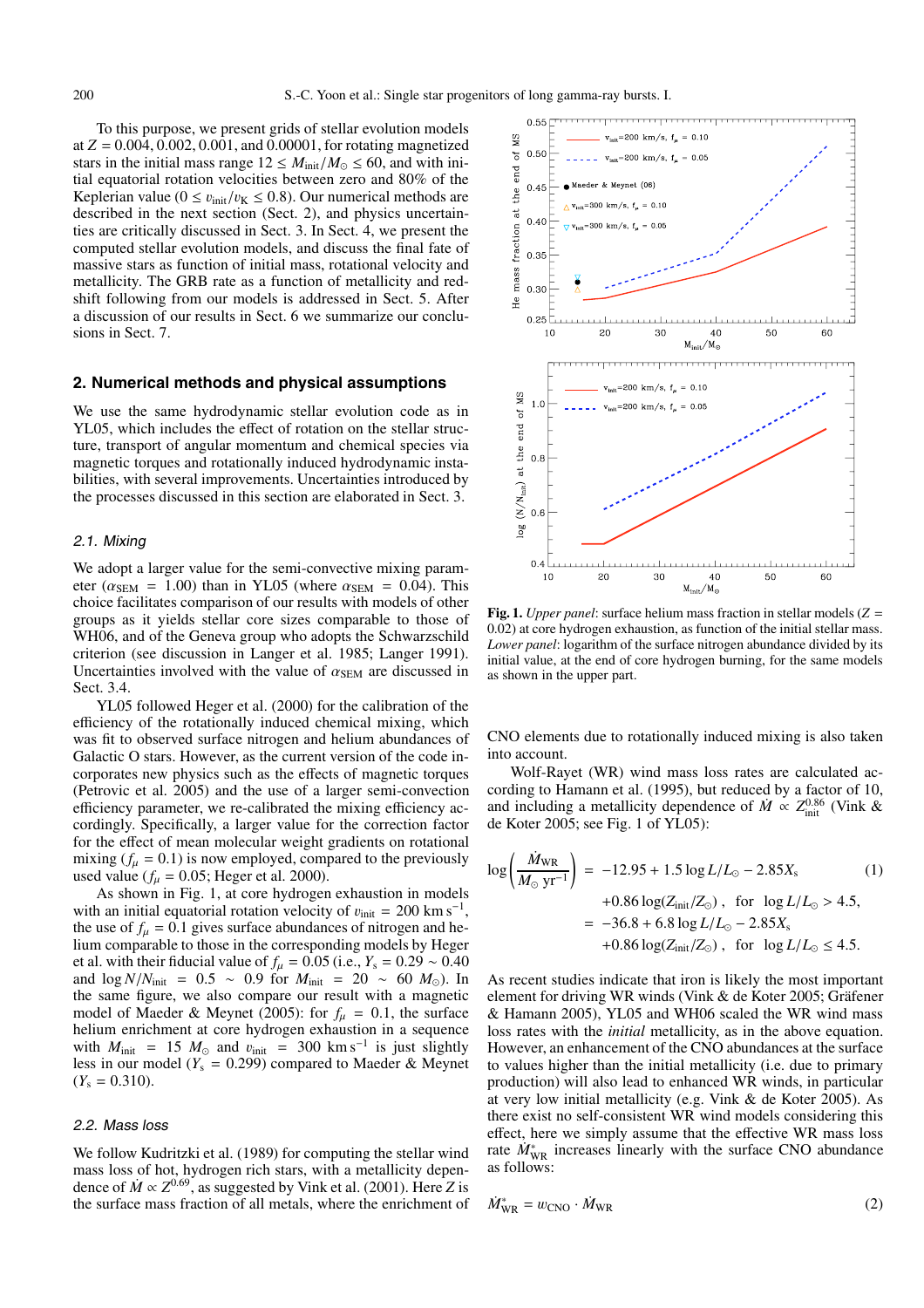**Table 1.** Specific angular momentum for the last stable orbit  $(j_{LSO})$ around a black hole with a given mass ( $M_{BH}$ ), calculated according to Bardeen et al. (1972). Here,  $j_{\text{SCH}}$  and  $j_{\text{Kerr,max}}$  denote the cases for Schwarzschild black hole (non-rotating) and maximally rotating Kerr black hole, respectively.

| $M_{\rm BH}$     | J <sub>SCH</sub><br>$[cm^2 s^{-1}]$ | $J$ Kerr, max<br>$[cm^2 s^{-1}]$ |
|------------------|-------------------------------------|----------------------------------|
| 2.0 $M_{\odot}$  | $3.07 \times 10^{16}$               | $1.03 \times 10^{16}$            |
| 3.0 $M_{\odot}$  | $4.60 \times 10^{16}$               | $1.55 \times 10^{16}$            |
| 4.0 $M_{\odot}$  | $6.13 \times 10^{16}$               | $2.06 \times 10^{16}$            |
| 5.0 $M_{\odot}$  | $7.66 \times 10^{16}$               | $2.57 \times 10^{16}$            |
| 10.0 $M_{\odot}$ | $1.53 \times 10^{17}$               | $5.14 \times 10^{16}$            |

where  $\dot{M}_{WR}$  is given by Eq. (2), and

$$
w_{\rm CNO} = 1 + \max\left(19\frac{Z - Z_{\rm init}}{1 - Z_{\rm init}}, 0\right). \tag{3}
$$

Here *Z* is the total mass fraction of all metals at the stellar surface. With this assumption, WC stars with  $X_{CNO} = 0.5$  and  $X_{\text{He}}$  = 0.5 have an about 10 times higher mass loss rate than WN stars with  $Z = Z_{\text{init}}$ . This choice is based on the results by Vink & de Koter (2005), which show that mass loss rates of WC stars with  $X_C = 0.5$  and  $X_{He} = 0.5$  are larger by an order of magnitude than those of WN stars when  $X_{Fe} \rightarrow 0$ . However, this prescription cannot represent the non-linear behavior of WR mass loss rates as a function of surface abundance of heavy elements that is shown by Vink & de Koter, and must be regarded ad-hoc. Uncertainties due to this parameter are discussed in Sect. 3.2.

In the present study, we apply the above WR wind mass loss rates to stellar models with a surface helium mass fraction of  $Y_s \geq 0.7$ , Kudritzki's mass loss rate for  $Y_s \leq 0.55$ , and we interpolate between the two for  $0.55 < Y_s < 0.7$ .

#### 2.3. Core angular momentum threshold for GRBs

Within the collapsar scenario, the production of a GRB may be expected if those stars which undergo quasi-chemically homogeneous evolution retain enough angular momentum in the core. But it is currently uncertain exactly how much specific core angular momentum is required (MacFadyen & Woosley 1999; WH06; Lee & Ramirez-Ruiz 2006). Usually, the specific angular momentum for the last stable orbit around a black hole of a given mass  $(:=j<sub>LSO</sub>, Table 1; see Bardeen et al. 1972)$  is adopted. The presence of magnetic fields may reduce the critical value by about 20–30% (Proga et al. 2003; Proga 2006, private communication).

It is also uncertain whether GRB jets could be produced even if the innermost core ( $\leq 2-3$  *M*<sub>○</sub>) has a smaller angular momentum than  $j_{\text{LSO}}$ , but when material further above has larger angular momentum (see WH06). Here, we assume that GRBs would be produced if any part of the CO core has a specific angular momentum larger than  $j_{LSO}$  (see, however, discussions in Sect. 4). Too large angular momenta ( $j \gg 10^{17}$  cm<sup>2</sup> s<sup>-1</sup>) in the innermost region of ∼3 *M*<sub>o</sub> may also prevent the formation of powerful jets (MacFadyen & Woosley 1999), but none of our models retains such large amounts of angular momentum in its core.

#### **3. Uncertainties of the adopted physics**

Note that the adopted physical assumptions in the present study differ from those in YL05 and WH06 in several respects. Firstly,

we consider the effect of surface enrichment of CNO elements on WR winds as in Eqs. (2) and (3), while YL05 and WH06 do not. Secondly, we adopt faster semi-convection than in YL05 as explained above, but this new choice is comparable to the semiconvection efficiency employed by WH06. Thirdly, we consider the effect of the centrifugal force on the stellar structure as in YL05, but WH06 did not. However, the prescription of the angular momentum transport used in the present study is the same as that in YL05 and WH06.

As the pre-supernova stellar structure could be significantly affected by different physical assumptions, a good understanding of their influence on the stellar models is useful when applying our models to predict the cosmic GRB rate. In the following, we discuss the influence of the major assumptions on stellar evolution models.

#### 3.1. Angular momentum transport

Our code employs the transport of angular momentum due to Eddington-Sweet circulations, shear instability, Goldreich-Schubert-Fricke instability, and magnetic torques according to the Spruit-Tayler dynamo, as explained in Heger et al. (2000) and Petrovic et al. (2005). The transport process is approximated as diffusion, as the full consideration of the interaction between the Eddington-Sweet circulation and the Spruit-Tayler dynamo (Maeder & Meynet 2005) requires solving a 4th-order differential equation, which is too expensive in computing time (Meynet 2006, private communication). Under most circumstances, the magnetic torques dominate the internal transport of angular momentum. Although recent models including the Spruit-Tayler dynamo show that predicted spin rates of stellar remnants (neutron stars and white dwarfs) are consistent with observations (Heger et al. 2005; Suijs et al. 2006), the order-of-magnitude estimate of the diffusive viscosity due to magnetic torques by Spruit (2002) might still be uncertain (Maeder & Meynet 2005; Spruit 2006).

To explore this uncertainty, we make simple experiments by introducing a free parameter *f*ν,mag such that

$$
v_{\text{mag}} = f_{\nu, \text{mag}} \cdot v_{\text{ST}},\tag{4}
$$

where  $v_{ST}$  is the magnetic viscosity according to Spruit (2002), and  $v_{\text{mag}}$  is the magnetic viscosity used in the code. Three different values of  $f_{v, \text{mag}}$  are used with two different initial models, as summarized in Table 2. Sequences TA1, TA2 and TA3 start with the same 16  $M_{\odot}$  ZAMS model with an initial equatorial rotation velocity of 30% of the Keplerian value  $(v_{\text{init}}/v_K = 0.3)$  and  $Z = 0.02$ , with  $f_{v,\text{mag}} = 1.0, 0.1$ , and 0.01, respectively (see Fig. 2). Interestingly, a decrease of the magnetic viscosity by one order of magnitude leads to an increase of the specific angular momentum in the innermost 1.4  $M_{\odot}$  by only a factor of two (compare TA1 and TA2; TA2 and TA3), and a decrease of  $f_{v,\text{mag}}$  by two orders of magnitude to an increase of  $\langle j \rangle_{1.4 \ M_{\odot}}$  by just a factor of four (compare TA1 and TA3), evaluated at core neon burning. This remarkable insensitivity of the core spin to  $f_{v, \text{mag}}$  is due to a self-regulation of the Spruit-Tayler dynamo: a smaller  $f_{v,\text{mag}}$  leads to a stronger degree of differential rotation, which in turn enhances the effective magnetic viscosity, and vice versa. Compared to non-magnetic models (Seq. TA4) – where the transport of angular momentum is dominated by Eddington-Sweet currents and shear instabilities (cf. Heger et al. 2000), magnetic models have less core angular momentum by more than one order of magnitude, for all considered values of  $f_{v,\text{mag}}$  (see also Fig. 2).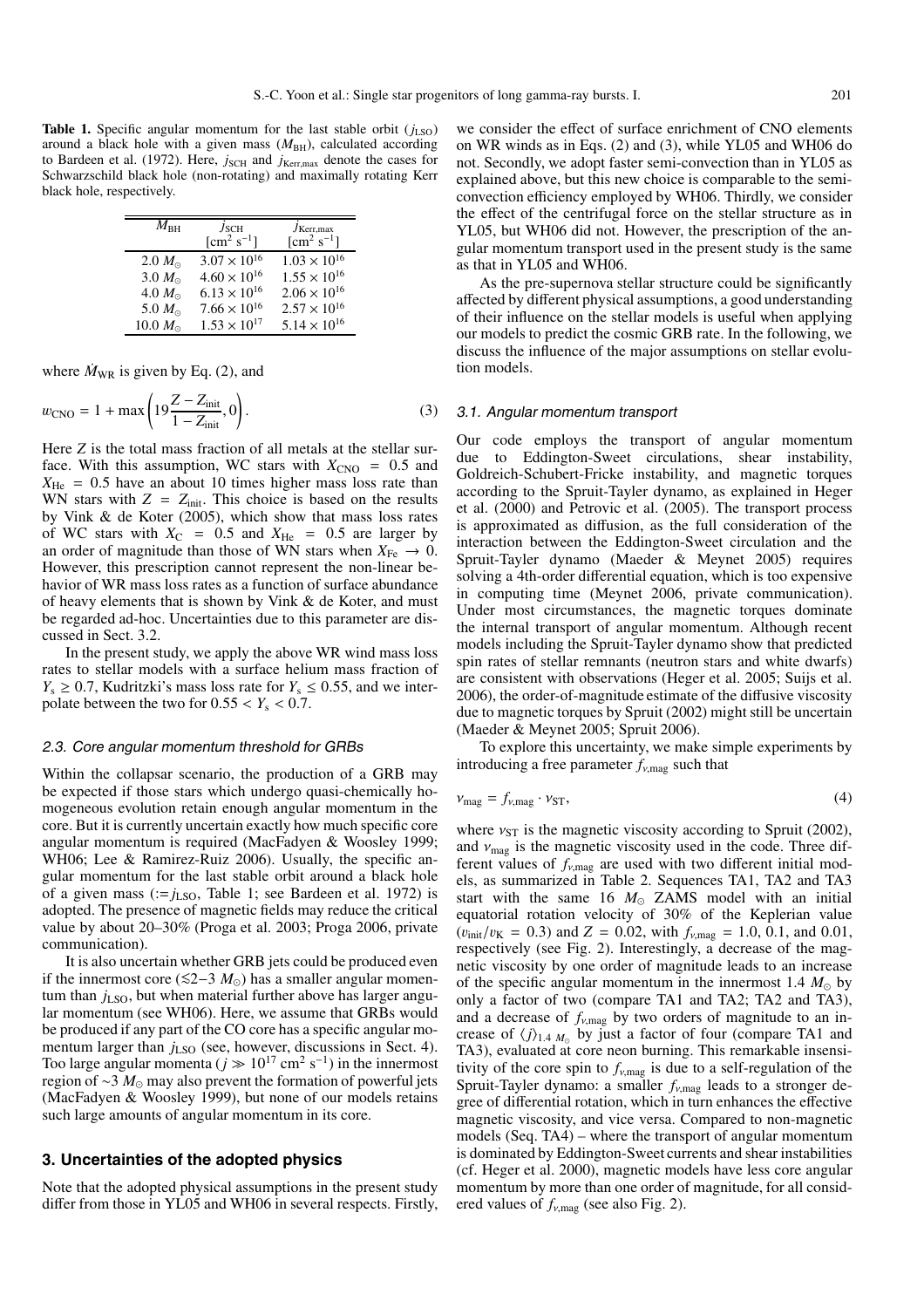

**Fig. 2.** *Upper panel*: specific angular momentum as a function of the mass coordinate in stellar models of sequences TA1 (dashed), TA2 (dashed-dotted), TA3 (dashed-two-dotted), and TA4 (dotted), during core neon burning. The thin solid line corresponds to the specific angular momentum profile on the zero-age main sequence, which is the same for all cases. *Lower panel*: same as in the upper panel, but for sequences A30f0.3h (thick solid), TB1 (dashed), TB2 (dashed-dotted), and TB3 (three-dotted-dashed).

The influence of  $f_{\nu, \text{mag}}$  becomes even less important in that part of the parameter space where the CHES may produce GRBs, i.e. at low metallicity and rapid rotation. In sequences TB1, TB2 and TB3 ( $M_{init}$  = 30  $M_{\odot}$ ,  $v_{init}/v_{K}$  = 0.6 and Z = 0.002), a decrease in  $f_{v,\text{mag}}$  by 100 results in a core angular momentum increase of only 80% (compare TB1 and TB3 in Table 2, Fig. 2), evaluated during core oxygen burning. In these sequences, the stars undergo chemically homogeneous evolution, and the reduced sensitivity of the final core angular momentum to the parameter  $f_{v,\text{mag}}$  compared to sequences TA1–TA3 is due to the fact that any magnetic core-envelope coupling is rendered insignificant since the formation of a clear core-envelope structure is avoided altogether (see discussions in YL05).

#### 3.2. Wolf-Rayet winds

We consider the effect of CNO surface enrichment on WR winds through the factor  $w_{\text{CNO}}$  in Eq. (2). A comparison of sequence TA1 (Table 2), where this effect is neglected, with sequence A30f0.6h (Table 5), shows that the inclusion of  $w_{CNO}$ leads to little changes in final mass and core angular momentum. However, its effect becomes larger for higher initial masses as revealed by comparing sequences TC1 and A40f0.6h: the CO core in sequence TC1 retains ten times more angular momentum in the CO core than in sequence A40f0.6h. Given that using the factor  $w_{\rm CNO}$  according to Eq. (3) is rather ad-hoc, future systematic and self-consistent studies of the effect of surface abundance changes on the WR mass loss are highly desirable.

The adopted dependence of the WR wind mass loss rates on the WR star luminosity according to Hamann et al. (1995) may also need further investigation, as Hamann et al. did not consider the effect of clumping of WR winds. The effect of anisotropic mass loss from WR stars due to rotation (cf. Maeder & Meynet 2000) is another important factor to be carefully studied, as GRB progenitors must be rapidly rotating. Currently it is difficult to quantify the uncertainty due to these effects, and the WR winds remain as one of the most uncertain physics ingredients in our models.

#### 3.3. The effect of the centrifugal force

Our models include the effect of the centrifugal force on the stellar structure following Endal & Sofia (1976; see also Meynet & Maeder 1997). Although this effect is not considered in WH06, it has non-negligible consequences in our GRB progenitor models. As indicated in Table 2, the 30  $M_{\odot}$  initial model at  $v_{\text{init}}/v_{\text{K}} = 0.6$ has a higher equatorial rotational velocity and total angular momentum when the centrifugal force is neglected (Seq. TB4), compared to the case where it is considered (Seq. TB1), due to the change of the stellar structure and the corresponding adjustment of the moment of inertia.

Non-centrifugally-supported models are also more compact and hotter, leading to more efficient rotationally induced chemical mixing, and to less angular momentum loss for a given amount of mass loss. As a consequence, the core retains more angular momentum in sequences TB4 and TB6 than in sequence TB1.

More efficient mixing in sequences TB4 and TB6 also results in a smaller helium envelope during the WR phase than in sequence TB1. If the effect of surface enrichment of CNO elements on WR winds (i.e.,  $w_{CNO}$  in Eq. (2)) is considered as in TB5 and TB7, the faster chemical mixing without the centrifugal effect leads to the loss of much more mass and angular momentum during WR phase than in the corresponding sequence A30f0.6h (see Table 5), where both, the centrifugal term and  $w_{\text{CNO}}$ , are included.

#### 3.4. Semi-convection

The efficiency of semi-convective mixing in massive stars is currently not well constrained (e.g. Langer 1991). Model properties at  $Z = 0.001$  with slow semi-convection ( $\alpha_{\text{SEM}} = 0.04$ ) are presented in Table 3, and corresponding models with fast semiconvection ( $\alpha_{\text{SEM}} = 1.0$ ) are shown in Table 6.

A comparison of the two cases reveals remarkable differences, in particular for the sequences which undergo chemically homogeneous evolution. As the use of slower semi-convection results in smaller CO cores and larger helium envelopes in the WR phase, the CO core is significantly more slowed down by the magnetic core-envelope coupling in this case, in particular for models with lower initial masses ( $M_{init} \leq 20$   $M_{\odot}$ ). Therefore, the lower initial mass limit for GRB production shifts to higher initial masses when slower semi-convection is used.

At higher masses, on the other hand, less efficient mixing of CNO elements to the surface leads to the loss of less mass and angular momentum, and more angular momentum is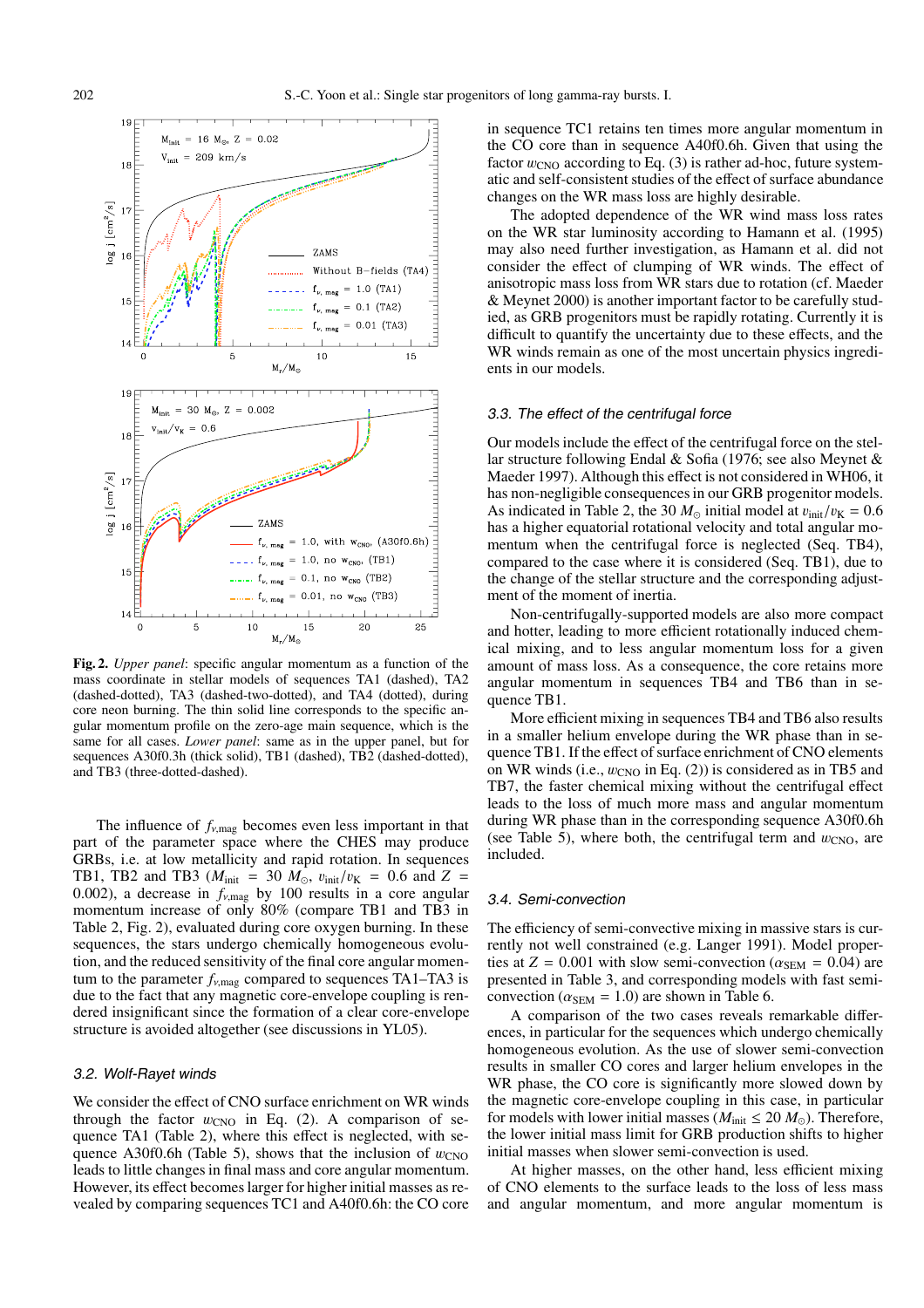

**Fig. 3.** Final fate of our rotating massive star models at four different metallicities  $(Z = 0.004, 0.002, 0.001, \& 0.00001)$ , in the plane of initial mass and initial fraction of the Keplerian value of the equatorial rotational velocity. The solid line divides the plane into two parts, where stars evolve quasi-chemically homogeneous above the line, while they evolve into the classical core-envelope structure below the line. The dotted-dashed lines bracket the region of quasi-homogeneous evolution where the core mass, core spin and stellar radius are compatible with the collapsar model for GRB production (absent at  $Z = 0.004$ ). This GRB production region is divided into two parts, where GRB progenitors are WN or WC/WO types. To both sides of the GRB production region for  $Z = 0.002$  and 0.001, black holes are expected to form inside WR stars, but the core spin is insufficient to allow GRB production. For  $Z = 0.00001$ , the pair-instability might occur to the right side of the GRB production region (see Heger et al. 2003), although the rapid rotation may shift the pair instability region to larger masses. The dashed line in the region of non-homogeneous evolution separates type II supernovae (SN II; *left*) and black hole (BH; *right*) formation, where the minimum mass for BH formation is simply assumed to be 30  $M_{\odot}$  (see, however, Heger et al. 2003, for a comprehensive discussion on the issue).

retained in the core than in the corresponding cases with fast semi-convection (compare T30f0.4h, T30f0.5h and T30f0.6h with B30f0.4h and B30f0.5h), thus moving the upper limit for GRB production at  $Z = 0.001$  to larger initial masses.

In conclusion, slower semi-convection shifts both the lower and upper initial mass limits for GRB production, to higher values: for  $Z = 0.001$ , the mass range of GRB production is  $12 M_{\odot} < M_{\text{init}} \leq 30 M_{\odot}$  with  $\alpha_{\text{SEM}} = 1.0$ , and  $20 M_{\odot} < M_{\text{init}} \leq$ 40  $M_{\odot}$  with  $\alpha_{\text{SEM}} = 0.04$ . In addition, GRB progenitors have a more massive helium envelope for slower semi-convection, on average.

#### **4. Model grids and the final fate of massive stars**

With our fiducial assumptions described in Sect. 2, stellar model sequences are calculated, for various initial masses (12  $\leq$  *M*<sub>init</sub>/*M*<sub>○</sub>  $\leq$  *M*<sub>init</sub>/*M*<sub>○</sub>  $\leq$  0.8), and at 4 different metallicities (*Z* = 0.004, 0.002, 0.001 & 0.00001). Most sequences are followed until central carbon exhaustion or further. Model properties are presented in Tables 4–7. In those tables, the sequences which undergo the quasi-chemically homogeneous evolution are indicated with "h"

in the sequence number, while "n" is the corresponding label for normal evolution. Here, a sequence is defined as evolving quasichemically homogeneously when the star becomes a WR star with  $Y_s > 0.7$  during core hydrogen burning.

Based on the numerical results, we summarize the expected final fate of our models for each metallicity in the plane spanned by the initial mass and the initial fraction of the Keplerian value of the equatorial rotational velocity in Fig. 3.

As discussed by Maeder & Meynet (2000), the time scale of Eddington-Sweet circulations is proportional to Kelvin-Helmholtz time scale  $(t<sub>KH</sub>)$  at a given ratio of the rotational velocity over the Keplerian velocity (i.e.  $t_{ES} \propto$  $t_{\text{KH}}(v_{\text{K}}/v_{\text{rot}})^2$ ). The Eddington-Sweet circulations are generally not spherically symmetric, and only their interaction with the baroclinic instability – which is essentially horizontal, and acts on the dynamical time scale – allows to pursue the computation of one-dimensonal rotating models (cf. Heger et al. 2000). I.e., the adoption of the isobaric surfaces as coordinate system implies an instant horizontal homogenisation of the chemical composition. A non-linear treatment of the interaction of the Eddington-Sweet circulations and the baroclinic instability with the magnetic fields is desirable, but not available yet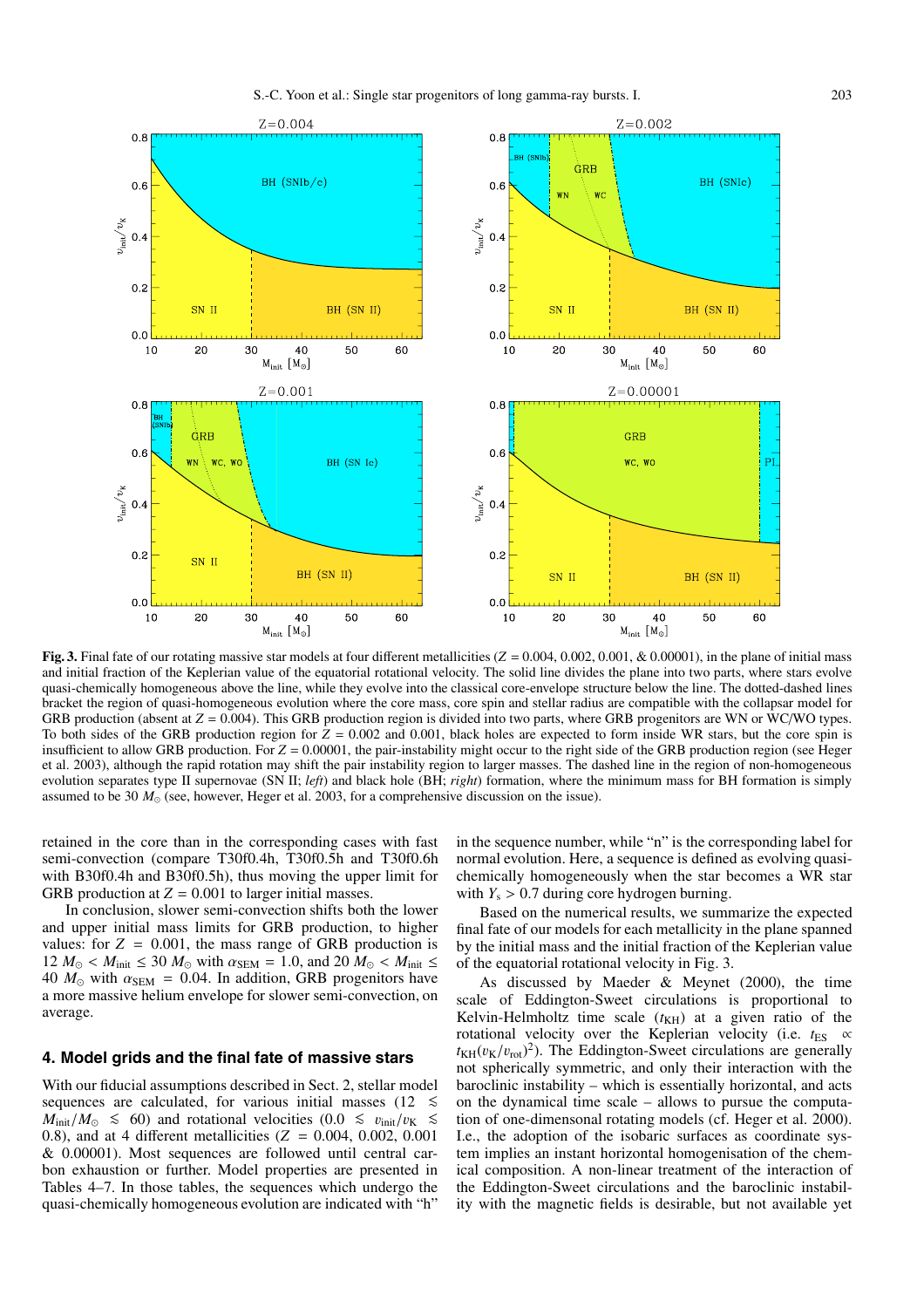(Maeder & Meynet 2005). This is to be kept in mind in the following discussion.

The Kelvin-Helmholtz time scale of main sequence stars decreases with increasing mass (Fig. 4). Although the hydrogen burning time  $(t_{\text{MS}})$  also becomes smaller for higher initial masses,  $t_{\text{KH}}$  usually decreases more rapidly than  $t_{\text{MS}}$  in more massive stars, as shown in Fig. 4. This tendency is, in part, responsible for more efficient chemical mixing in higher mass stars (cf. Maeder & Meynet 2000). In addition, the entropy barrier becomes weakened in more massive stars due to the increased role of radiation pressure. These two effects result in more efficient mixing in higher mass stars, at a given  $v_{init}/v_K$ . This explains why the threshold value of  $v_{init}/v_K$  for chemically homogeneous evolution (:= $(v_{init}/v_K)_{crit,CHEV}$ ) decreases with increasing initial mass, at a given metallicity.

Stars become significantly more compact as the metallicity becomes lower, while the change in luminosity is small. The thermal time thus increases with decreasing metallicity as shown in Fig. 4, and the diffusion coefficient for the chemical mixing by Eddington-Sweet circulations ( $D_{\text{mix,ES}}$ ) decreases accordingly. However, the value of  $(v_{init}/v_K)_{crit, CHEV}$  remains to be nearly the same for all considered metallicities (Fig. 3), instead of increasing with decreasing metallicity. This can be ascribed to the following two factors. Firstly, the chemical mixing time itself  $(\simeq R^2/D_{\text{mix}})$  does not significantly change with decreasing metallicity, due to the reduced stellar size. Secondly, the spin-down effect due to stellar wind mass loss becomes more important in stars at higher metallicity, which tends to slow down the chemical mixing. The latter becomes particularly important at solar metallicity ( $Z = 0.02$ ), and ( $v_{init}/v_{K}$ )<sub>crit,CHEV</sub> largely increases compared to the sub-solar metallicities considered in the present study (cf. YL05).

The regions of GRB production in Fig. 3 are determined according to the amount of angular momentum in the CO core of the corresponding models (cf. Sect. 2). In stars which undergo chemically homogeneous evolution, the CO core is spun down mainly by two factors: stellar wind mass loss and magnetic core-envelope coupling. At *Z* = 0.004, angular momentum loss due to WR winds is so significant that the cores of the corresponding models retain only about 20% of the necessary angular momentum to produce a GRB. For lower metallicities  $(Z = 0.002, 0.001, \text{ and } 0.00001)$ , the lower limit of the initial mass for GRB production is largely determined by the coupling between the helium envelope and the CO core by magnetic torques during the CO core contraction, as the ratio of the helium envelope mass to the CO core mass becomes larger for lower initial masses (see Tables 5–7). The upper limit of the initial mass for GRB production is mainly determined by the WR wind induced spin-down, for the cases of  $Z = 0.001$  and 0.002. At  $Z = 0.00001$ , on the other hand, the rapidly rotating stars with *M*  $\geq$  60 *M*<sub>☉</sub> form CO cores of *M*  $\geq$  40 *M*<sub>☉</sub>, which may be unstable to the pair instability (cf. Heger et al. 2003). The precise CO core mass limit for the pair instability must be a subject of future study, as it may increase with higher core angular momentum (Glatzel et al. 1985).

The prediction for GRB production in Fig. 3 is based on the assumption that GRBs are expected if any part of the CO core has a higher specific angular momentum than  $j_{\rm LSO}$ , as explained in Sect. 2. If we require instead that the innermost 2−3 *M* should have a specific angular momentum higher than  $j_{LSO}$ , GRBs are expected only at  $Z \le 0.001$  according to our models. However, if the critical angular momentum for GRB production is reduced to about 80% of  $j_{LSO}$ , e.g., by the effect of magnetic fields, the expected GRB progenitor regions in Fig. 3



**Fig. 4.** *Top*: Kelvin-Helmholtz time  $(t_{KH})$  of non-rotating stars at zeroage main sequence as a function of initial mass, at different metallicities as indicated by the labels. *Middle*: evolutionary time for core hydrogen burning ( $t_{\text{MS}}$ ) of non-rotating stars as a function of initial mass. *Bottom*: the ratio  $t_{\text{KH}}/t_{\text{MS}}$  multiplied by 1000, as a function of initial mass.

do not change significantly even if we only consider the innermost 2–3  $M_{\odot}$  region.

The Wolf-Rayet types of GRB progenitors in Fig. 3 are determined according to the surface abundance of nitrogen, carbon and oxygen: WC (WN) stars are defined as WR stars with  $X_N < X_C$  ( $X_N > X_C$ ). We find that for our models, this criterion for WN and WC is comparable to that adopted by Eldridge  $\&$ Vink (2006; WC if  $X_{C} + X_{O} > 0.03$ ; see Tables 5 and 6). Some GRB progenitors at  $Z = 0.001$  and 0.00001 are WO stars, which are defined as  $Y_s \leq X_c + X_0$  (see Tables 6 and 7; Eldridge & Vink 2006). Interestingly, some GRB progenitors are predicted to be WN stars with a rather thick helium envelope ( $\Delta M_{\text{He}} \approx 2.0 M_{\odot}$ ). Although a very high initial rotation velocity ( $v_{init}/v_K \ge 0.4$ ) is required to produce such WN type GRB progenitors as they are mostly from relatively low mass stars ( $M_{init}$  < 25–30  $M_{\odot}$ ; see Fig. 3), some supernovae accompanied by long GRBs are expected to be of type Ib.

In Table 8, the evolution of core angular momentum and magnetic fields is illustrated for GRB progenitor models with  $M_{\text{init}}$  = 25  $M_{\odot}$  at different metallicities. The numbers show a clear trend to stronger fields for lower metallicity, where the core rotation is faster. The obtained field strengths are up to two orders of magnitude larger than those obtained in the solar metallicity models of Heger et al. (2005). This might imply a stronger effect of magnetic fields in gamma-ray bursts at lower metallicity.

#### **5. The GRB rate throughout the cosmic ages**

Within the CHES, the fraction of massive stars which forms a long GRB depends on the distribution function of initial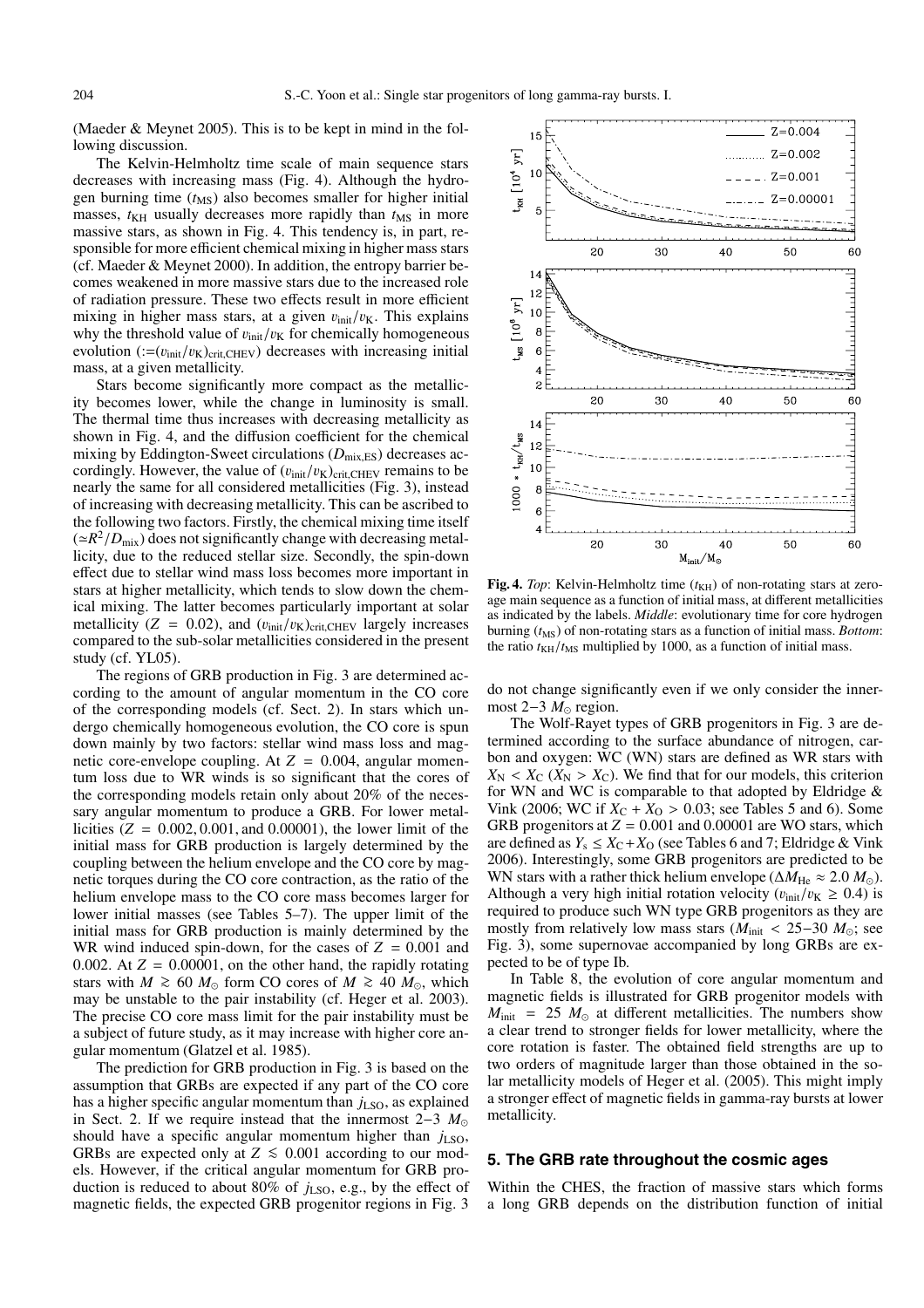

**Fig. 5.** *Upper panel*: cumulative distribution of the fraction of the Keplerian value of the observed rotational velocity (i.e., vsin *i*) of unevolved young stars in NGC 346 in small Magellanic clouds. The data are from Mokiem et al. (2006). The dotted-dashed, solid, and dashed lines are the best fits of synthesized distribution functions using three different distribution laws: beta, gamma and Maxwellian, respectively. Here we assume that stellar rotation axes are randomly oriented. *Lower panel*: the corresponding probability density function, as given by  $P_{\text{Beta}}(x; 0 \le x \le 1) = \frac{\Gamma(\alpha+\beta)}{\Gamma(\alpha)\Gamma(\beta)} (1 - x)^{\beta-1} x^{\alpha-1}$  with  $\alpha = 1.25$  and  $\beta = 4.95$  (Beta distribution),  $P_{\text{Gamma}}(x; x \ge 0) = \frac{\lambda^{\nu}}{\Gamma(\nu)} x^{\nu-1} \exp(-\lambda x)$  with  $\lambda$  = 9.95 and  $\nu$  = 2 (Gamma distribution), and  $\hat{P}_{\text{Maxwell}}(x; x \ge 0)$  =  $4\pi x^2(x_m)^{-3/2} \exp(-x^2/x_m^2)$  with  $v_m = 0.1195$  (Maxwellian). Here  $\Gamma(x)$ denotes the gamma function.

stellar rotation velocities,  $D(v_{\text{init}}/v_K)$ . We derive  $D(v_{\text{init}}/v_K)$  from the stellar parameters of young O stars in the SMC cluster NGC 346 as measured by Mokiem et al. (2006; Fig. 5). NGC 346 is particularly suited due to its young age (2–4 Myr), and low (SMC) metallicity, which renders potential angular momentum loss due to O star winds unimportant. As proto-stellar winds could play an essential role in the formation of massive stars,  $D(v_{init}/v_{\rm K})$  might be a function of metallicity and stellar mass. However, in lack of better observational constraints, we assume it to be constant for all considered metallicities and masses.

Figure 6 shows the predicted metallicity-dependent number ratio of GRBs versus core-collapse event (:=f<sub>GRB/SN</sub>), using different adopted distribution functions for  $D(v<sub>init</sub>/v<sub>K</sub>)$ . Here we employ a Salpeter initial mass function (IMF). As also implied by Fig. 3, the GRB/SN ratio increases with decreasing metallicity. For the polynomial fits in the figure, we assumed  $f_{\text{GRB/SN}} \longrightarrow 0$  at  $Z = 0.004$ , as our models at  $Z = 0.004$  have a too low spin to produce collapsars, while a significant number of GRBs is still expected at  $Z = 0.002$ . At very low metallicity ( $Z \le 10^{-5}$ ), the upper mass limit for GRB production is not determined by the spin-down due to stellar winds, but by the CO core mass beyond which the star is susceptible to the pair instability. Therefore,  $f_{\text{GRB/SN}}$  at  $Z < 10^{-5}$  is not expected to



**Fig. 6.** The predicted number ratios of GRB progenitors over all massive stars (8  $M_{\odot}$  <  $M$  < 100  $M_{\odot}$ ) as a function of metallicity, obtained by folding the three different adopted distributions of  $v_{\text{init}}/v_{\text{K}}$  as given in Fig. 5 with the results of the stellar evolution grids as displayed in Fig. 3. The connecting lines are polynomial fits.



**Fig. 7.** Ratio of GRB versus core collapse supernova rate as a function of redshift, according to our GRB progenitor models. Note that the plotted ratio is independant of the adopted star formation history.

significantly differ from  $f_{\text{GRB/SN}}$  at  $Z = 10^{-5}$ . We thus assumed  $f_{\text{GRB/SN}}$  to be constant at  $Z \leq 10^{-5}$ .

In Fig. 7, we show  $f_{\text{GRB/SN}}$  as a function of redshift, which is estimated using the gamma-fit for  $D(v_{init}/v_K)$  and the cosmic metallicity evolution model used by Langer & Norman (2006). Our model predicts  $f_{\text{GRB/SN}} \approx 8 \times 10^{-4}$  locally, and  $f_{\text{GRB/SN}} \approx$  $5 \times 10^{-3}$  globally, which are consistent with estimates based on observations (e.g. Podsiadlowski et al. 2004).

We also estimate the perceived GRB and core-collapse supernova rates in Fig. 8, following Langer & Norman (2006). Remarkably, comparison with the rate of core-collapse supernovae clearly indicates that the GRB rate according to the CHES does not follow the average cosmic star formation history (cf. Langer & Norman 2006). The observed SN and GRB rates are expected to peak at redshifts of  $z \approx 1.8$  and  $z \approx 2.8$ , respectively. Our model also predicts a higher fraction of GRBs at high redshifts (i.e., more than 20% at  $z > 6$ ; more than 50% at  $z > 4$ ), than previous theoretical estimates (Natarajan et al. 2006; Bromm & Loeb 2006). This is because we do not consider the instrumental detection limit here, and because GRB progenitors are limited to metallicities below  $Z = 0.004$  according to our model.

In Fig. 9, we present the perceived GRB rate as a function of both metallicity and redshift. Assuming all GRBs are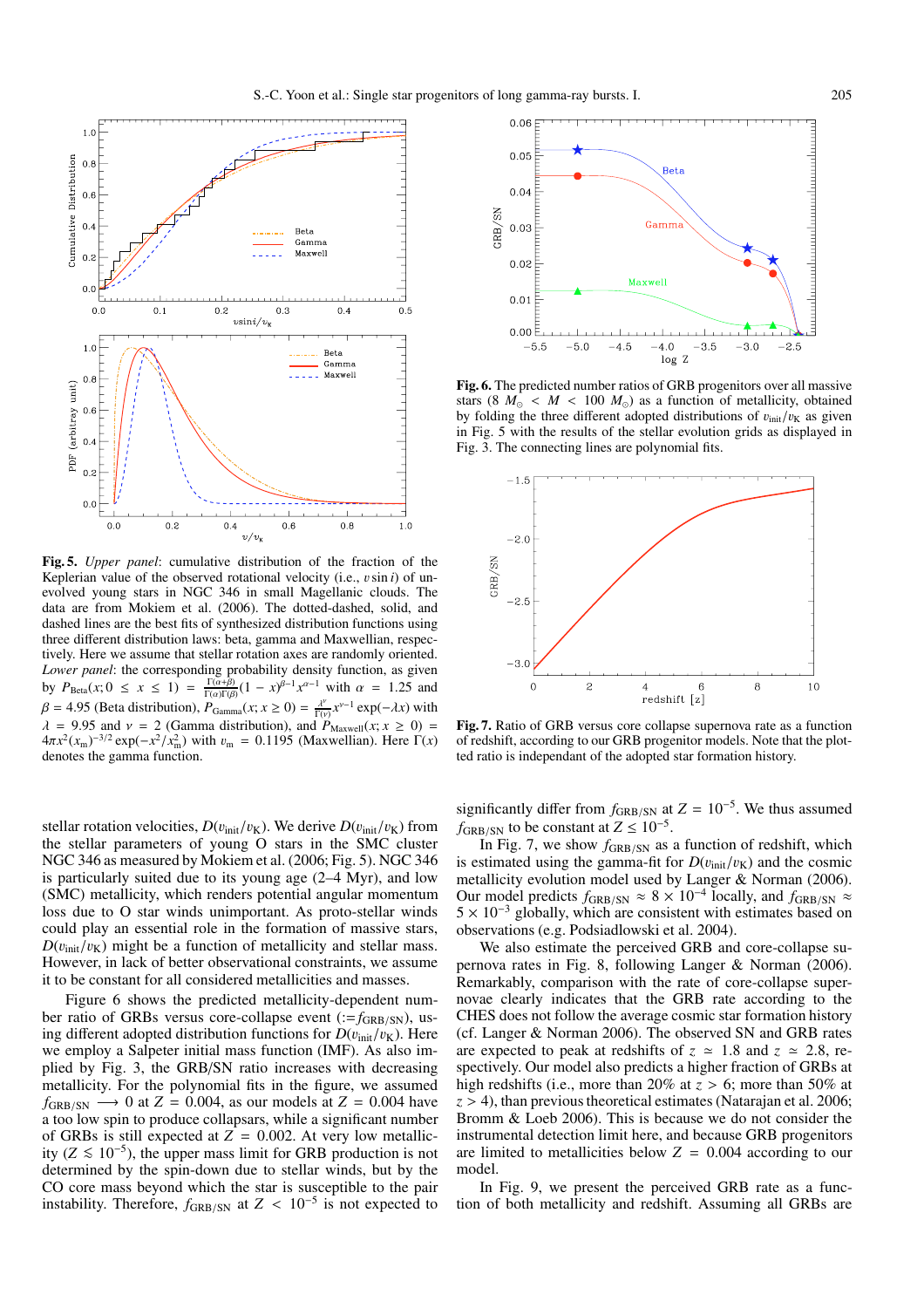

**Fig. 8.** *Upper panel*: perceived supernova and GRB rate as function of redshift on an arbitrary scale, according to our GRB progenitor models, and for the specified cosmic metallicity evolution. The GRB rate is multiplied by a factor of 187.48, which is the perceived average ratio of SNe to GRBs in the universe, according to our models. *Lower panel*: perceived cumulative number of SNe and GRBs as function of redshift. The GRB number has been multiplied by a factor of 187.48. The *Y*-scale is arbitrary but the same for both curves.

observable, the highest probability to find a GRB is located around  $Z \approx 0.002$  and  $z \approx 3$ . A rather high probability to detect a GRB persists to the corner of  $Z \approx 10^{-3}$  and  $z \approx 6$ , as our GRB progenitor models predict a higher GRB/SN-ratio for lower metallicity (Fig. 6). Future Swift observations will be a strong test to the predictions of our models (cf. Jakobsson et al. 2006).

#### **6. Observational implications**

The CHES predicts an evolution for metal-poor rapidly rotating massive stars which drastically differs from the commonly accepted evolutionary picture: instead of forming an onion-skin structure and evolving to larger radii, stars avoid a chemical layering and only become more compact in the CHES evolution. Two things should be done before accepting the such extreme difference in evolution may indeed exist in nature: to elaborate all potential observable consequences, and then to rigorously test these predictions. In the preceding sections, we have worked out one of the most striking observational consequences of the CHES: the production of long GRBs, and their rate and metallicity at various redshifts. However, the CHES has more important implications.



**Fig. 9.** Gray-shaded contour map (in color in the electronic version) of the perceived GRB rate with an arbitrary normalization, according to our GRB progenitor models and for the specified cosmic metallicity evolution, in the plane of redshift and metallicity.

#### 6.1. GRB observations

Concerning long GRBs, one of the most important prediction of the CHES is that of a strong bias of GRBs to low metallicities. While this is an inherent prediction of the collapsar scenario (see MacFadyen & Woosley 1999) due to the inescapable angular momentum loss by Wolf-Rayet winds which is stronger at higher metallicity (Vink & de Koter 2005), the CHES models allow to quantify this. Our present calculations imply that GRBs in the CHES frame should be restricted to metallicities below  $Z \approx 0.004$ . It is important to point out this limit should apply to the abundance of iron, since this is the most important metal for wind driving in hot stars for not too small metallicities (*<sup>Z</sup>* <sup>&</sup>gt;<sup>∼</sup> <sup>0</sup>.0002; Vink & de Koter 2005).

The estimated metallicity of some GRB host galaxies appears to be higher than this limit. For instance, the host galaxy of GRB 980425 has a metallicity of ∼0.5 *Z*, which corresponds to  $Z = 0.006 - 0.01$  depending on the value of  $Z_{\odot}$  (although the region where GRB 980425 actually occurred within this galaxy appears to have a lower metallicity; Hammer et al. 2006). However, as discussed in Sect. 3.2, the Wolf-Rayet mass loss rates constitute still a major uncertainty of the models. The discussion of the effect of wind clumping on these mass loss rates is ongoing, and a further reduction of the mass loss rates is far from excluded, which would result in an increase of the limiting metallicity for GRB production within the CHES. Future quantitative studies of stellar winds from rotating WR stars will be particularly important for better constraining the upper metallicity limit for single star GRB progenitors.

The CHES models from the grid provided in this paper also allow to predict the distribution of initial and final masses of GRB progenitors. With the distribution of rotational velocity given by Fig. 5, most GRB progenitors according to our models are predicted to have initial masses of about 25  $\sim$  30  $M_{\odot}$  on average. This is significantly higher than average initial mass of core collapse supernovae, and may be relevant to the recent finding by Fruchter et al. (2006) that GRBs preferentially occur in brighter regions of their host galaxies than normal core collapse supernovae. The amount and distribution of angular momentum in the core of GRB progenitors, their final masses, their surface abundances, and their mass loss history – all things provided by the presented model grid (cf. Tables 5–7) – have important implications for GRB observations (e.g., van Marle et al. 2005, 2006).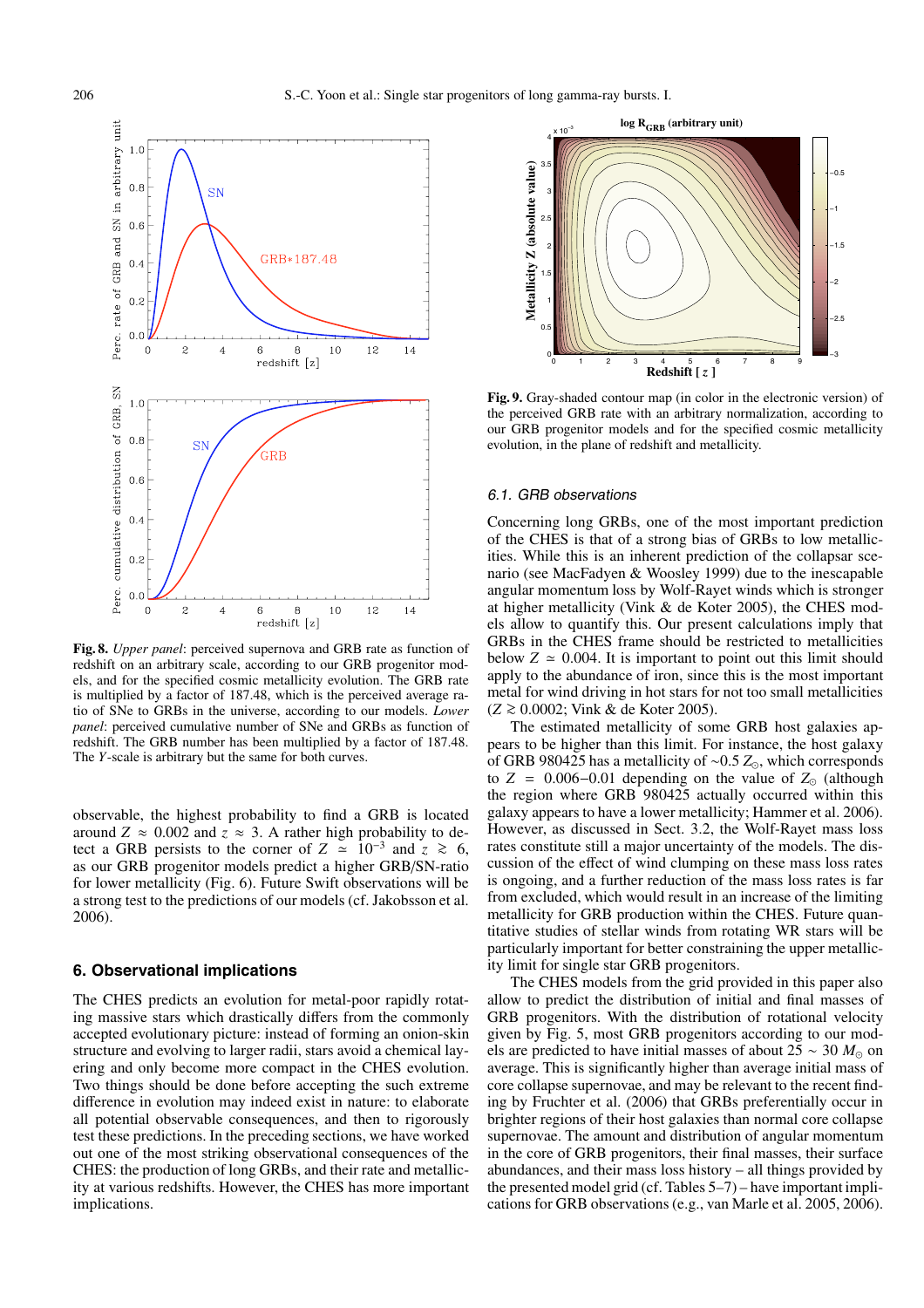For instance, GRB progenitors at lower metallicity should have, on average, higher angular momentum and stronger magnetic fields in the core, as discussed in Sect. 4, which might lead to more energetic GRBs at high redshifts. Our models also show that some GRB progenitors have a thick helium envelope, which may be associated with type Ib supernovae, rather than type Ic. We will discuss these important issues in a forthcoming paper in more detail (Cantiello et al., in preparation).

#### 6.2. Hypernovae

The models presented in Sect. 4 and in Tables 5–7 predict a continuum of final core angular momenta, reaching from values of several times those required for collapsar formation down to values which are more than one order of magnitude below this (and are consistent with the spins of young neutron stars). Core angular momenta in the vicinity of, but below, the collapsar threshold may still cause considerable effects at the time of iron core collapse. It will be interesting to investigate which fraction of the CHES models are in that range, what their masses and metallicities are, which fractions form neutron stars and black holes, and to compare this with the observed properties of hypernovae (Nomoto et al. 2005).

#### 6.3. Early universe

Our models with  $Z = 0.00001$  imply that GRBs could also be produced abundantly from very metal poor populations, including the first stars in the universe, if some of them are born with large enough angular momentum. Although the probability to detect GRBs from Population III stars is limited by the limited number of Pop III stars (Wise & Abel 2005; Bromm & Loeb 2006), their progenitors may significantly affect the evolution of the early universe. The feature that the CHES models evolve to higher surface temperature already during core hydrogen burning, and have very high effective temperatures (up to 200 000 K; cf. YL05) later on. A detailed study of rapidly rotating Pop III stars in the context of the reionization of the universe may thus be a subject of interesting future work.

#### 6.4. Chemical evolution

Quite obviously, the chemical yields of stars evolving within the CHES are quite different compared to the usual case. For instance, the metal cores of these stars are much larger compared to those of stars which evolve conventionally. However, additionally, the strong rotationally induced mixing triggers the formation of isotopes which are considered as secondary through primary nucleosynthesis. Most markedly, nitrogen can be enhanced by huge factors in this way, as demonstrated by the surface abundances of nitrogen displayed in Tables 5–7. Recently, Chiappini et al. (2006) found strong primary nitrogen production in rotating very low metallicity massive star models. The models presented here may show an even stronger enhancement of the nitrogen yield. This may be related to observations of extremely metal-poor halo stars in our Galaxy, as well as nitrogen abundances in metal-poor galaxies.

#### 6.5. Young star clusters

The obvious place for testing massive star evolution models is young star clusters. The problem with doing this for the CHES requires to find young clusters which have a low enough

metallicity to allow for significant CHES effects. The only obvious cluster in this respect is NGC 346 in the SMC. Bouret et al. (2003) and Mokiem et al. (2006) find indications of the CHES to be realized for some stars in this cluster; however a more thorough investigation of this point appears worthwhile.

It should be noted that the CHES might not be irrelevant at larger metallicity. Although the increased main sequence winds disallow for chemically homogeneous evolution throughout, an incomplete CHES might apply: the most rapid rotators might undergo quasi-chemically homogeneous evolution for a fraction of their main sequence life, until the wind induced spin-down allows for the built-up of a chemical barrier inside the star. From that time on, the star would follow the standard evolutionary picture, i.e. form a core-envelope structure, but the envelope will the be already considerably enriched in CNO-burning products (cf. Maeder 1987; Langer 1992).

#### 6.6. Metal-poor star forming galaxies

It is also interesting to note that our results presented in Fig. 3 suggest a different formation channel of WR stars at low metallicity. Traditionally, stellar wind mass loss has been regarded as the unique WR formation mechanism from single star progenitors. In particular, recent work by Meynet & Maeder (2005) indicates that in their rotating models without magnetic torques, the mass loss rate increases dramatically during the giant phase due to the surface enrichment of CNO materials induced by the shear instability, as a strong degree of differential rotation between the helium burning core and the hydrogen envelope persists. As a consequence, their models could predict a number ratio of WR to O stars consistent with observations, while nonrotating stellar models predicted too few WR stars, especially at low metallicity.

In our models with magnetic torques, strong shear mixing does not occur, as the degree of differential rotation is significantly weakened due to the magnetic core-envelope coupling. Therefore, if magnetic torques are important (cf. Sect. 1), CHES evolution may be the essential way to form WR stars at low metallicity. Our models at  $Z = 0.004$  indicate that the WR/O ratio could reach a few percent at this metallicity for constant star formation, which is compatible with the observed WR/O ratio in SMC. Although the WR/O ratio may increase at higher metallicity due to the increased role of stellar winds, it is not expected to decrease for lower metallicity even down to  $Z = 0.00001$ , as most WR stars are produced through the CHES channel at *Z* < 0.004. This could explain observationally implied high WR/O ratios in metal poor WR galaxies (e.g. Fernandes et al. 2004; Crowther & Hadfield 2006) as well as in some metal-poor GRB host galaxies (Hammer et al. 2006).

#### **7. Conclusions**

Within the quasi-chemically-homogeneous evolution scenario (CHES) for GRB progenitors (YL05; WH06), we investigate the dependence of the GRB rate on metallicity and redshift, for the first time based on a grid of detailed massive star evolution models which include differential rotation and magnetic torques. We summarize our results as follows.

1. If the quasi-chemically homogeneous evolution scenario (CHES) provides the major channel for GRB production, most GRBs should occur at low metallicity. Our models predict a metallicity threshold of  $Z$  ≤ 0.004, which is, however,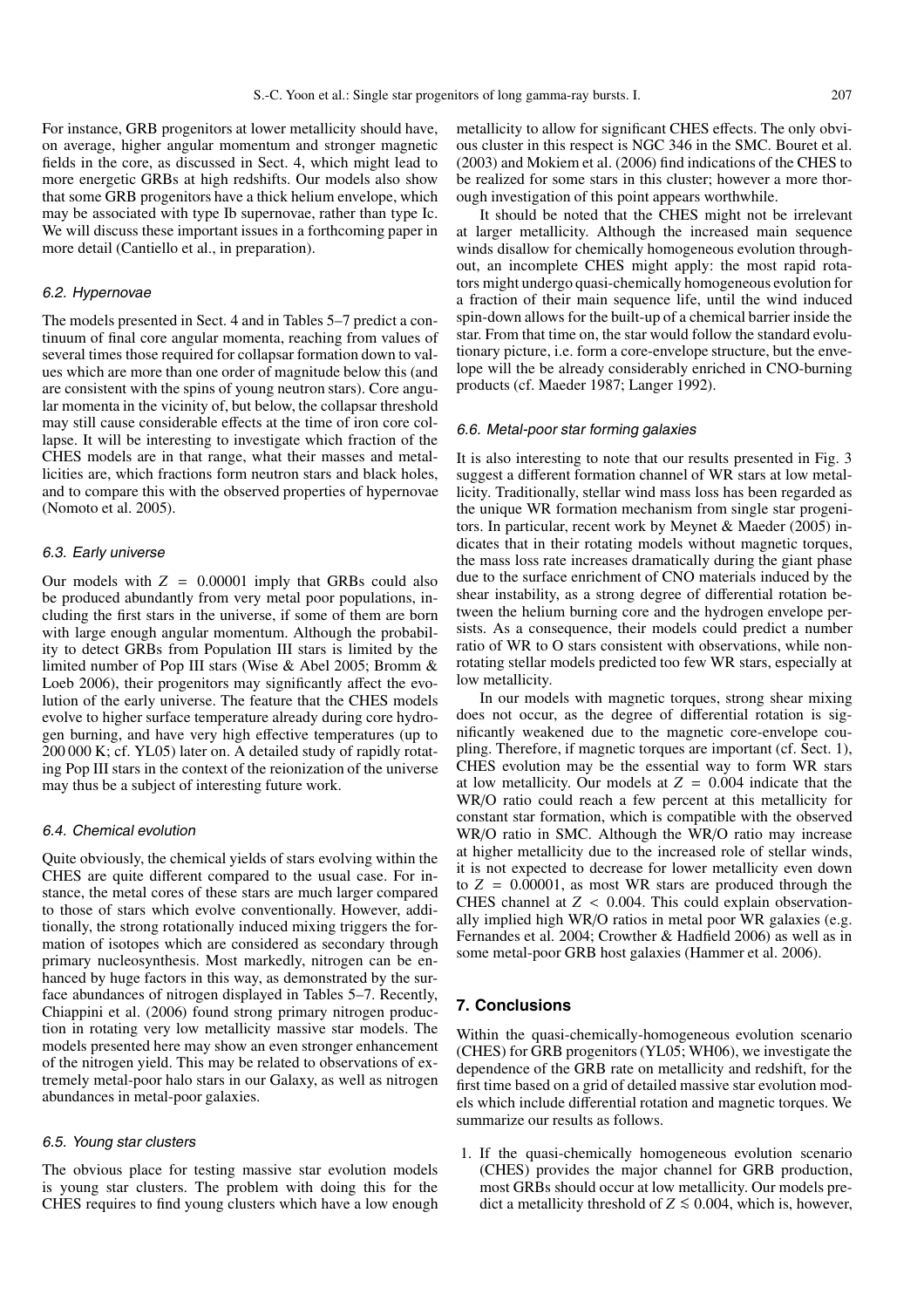subject to uncertain Wolf-Rayet mass loss rates. A reduction of the Wolf-Rayet mass loss rates, as currently discussed in the context of wind clumping, would lead to an increase of the metallicity threshold for GRB production through the CHES. Recent observations seem to imply that long GRBs may indeed prefer low metallicity environments, but quantitative comparisons are still difficult. A low-metallicity bias implies that GRBs are not an unbiased tracer of star formation (Fig. 8; Langer & Norman 2006).

- 2. The number ratio of GRBs to core-collapse supernovae as predicted by the CHES increases with decreasing metallicity (Figs. 3 and 6), as the Wolf-Rayet mass loss from quasichemically-homogeneously evolving stars becomes weaker. As a consequence, the CHES predicts a rather high GRB rate even at very low metallicity ( $Z \le 0.001$ ) and at high redshifts  $(z > 6$ ; Figs. 8 and 9). For a standard cosmology ( $\Omega_M = 0.3$ ,  $\Omega_{\Lambda}$  = 0.7), GRBs at *Z*  $\approx$  0.002 and *z*  $\approx$  3 will be most commonly observed. These predictions need to be tested by future observations.
- 3. Our models predict that at least some supernovae associated with GRBs should be of type Ib, which may be an interesting future test case for the CHES.
- 4. The CHES predicts a number ratio of GRBs versus corecollapse supernovae of about  $8 \times 10^{-4}$  in the local universe, and about  $5 \times 10^{-3}$  in an unbiased sample throughout the universe. These numbers may suffice to account for the observed number of GRBs, and may not require to invoke exotic binary evolutionary channels to produce long GRBs, as discussed by Langer & Norman (2006).
- 5. Before being accepted, the CHES needs to pass a number of observational tests (cf. Sect. 6), each of which deserves its own careful investigation. Those refer to properties of GRBs, their associated supernovae or circumstellar media, hypernova properties, chemical signatures in metal poor stars or galaxies, and the stellar content of young metal poor star clusters and metal poor star forming galaxies.

*Acknowledgements.* We wish to thank Rohied Mokiem and Alex de Koter for communicating their results prior to publication. We are grateful to Chris Fryer, George Meynet, Ken'ichi Nomoto, Daniel Proga, Philipp Podsiadlowski and Klaas Wiersema for helpful discussions. S.C.Y. is supported by the Netherlands Organization for Scientific Research (NWO) through the VENI grant (639.041.406).

#### **References**

- Bardeen, J. M., Press, W. H., & Teukolsky, S. A. 1972, ApJ, 178, 347
- Bouret, J.-C., Lanz, T., & Hillier, D. J., et al. 2003, ApJ, 595, 1182
- Bromm, V., & Loeb, A. 2006, ApJ, 642, 382
- Chen, H.-W., Prochaska, J. X., Bloom, J. S., & Thomson, I. B. 2005, ApJ, 634, L25
- Chiappini, C., Hirschi, R., Meynet, G., et al. 2006, A&A, 449, L27
- Conselice, C. J., Vreeswijk, P. M., Fruchter, A. S., et al. 2005, ApJ, 633, 29
- Crowther, P. A., & Hadfield, L. J. 2005, A&A, 449, 711
- Gorosabel, J., Perez-Ramirez, D., Sollerman, J., et al. 2005, A&A, 444, 711
- Eggenberger, P., Maeder, A., & Meynet, G. 2005, A&A, 440, L9
- Eldridge, J. J., & Vink, J. S. 2006, A&A, 452, 295
- Endal, A. S., & Sofia, S. 1976, ApJ, 210, 184
- Fernandes, I. F., de Carvalho, R., Contini, T., & Gal, R. R. 2004, MNRAS, 355, 728
- Fruchter, A., Levan, A. J., Strolger, L., et al. 2006, Nature, 441, 463
- Fryer, C. L., & Heger, A. 2005, ApJ, 623, 302
- Fynbo, J. P. U., Jakobsson, P., Möller, P., et al. 2003, A&A, 406, 63
- Fynbo, J. P. U., Starling, R. L. C., Ledoux, C., et al. 2006, A&A, 451, L47
- Glatzel, W., Fricke, K. J., & El Eid, M. F. 1985, A&A, 149, 413
- Gräfener, G., & Hamann, W.-R. 2005, A&A, 432, 633
- Hamman, W.-R., Koesterke, L., & Wessolowski, U. 1995, A&A, 299, 151 Hammer, F., Floers, H., Schaerer, D., et al. 2006, A&A, submitted
- [arXiv:astro-ph/0604461]
- Heger, A., Langer, N., & Woosley, S. E. 2000, A&A, 2000, ApJ, 528, 368 Heger, A., Fryer, C. L., Woosley, S. E., Langer, N., & Hartmann, D. H. 2003,
- ApJ, 591, 288
- Heger, A., Woosley, S. E., & Spruit, H. C. 2005, ApJ, 626, 350
- Hirschi, R., Meynet, G., & Maeder, A. 2005, A&A, 443, 581
- Howarth, I. D., & Smith, K. C. 2001, MNRAS, 327, 353
- Izzard, R. G., Ramirez-Ruiz, E., & Tout, C. A. 2004, MNRAS, 348, 1215
- 
- Jakobsson, P., Levan, A., Fynbo, J. P. U., et al. 2006, A&A, 447, 897
- Kudritzki, R. P., Pauldrach, A., Puls, J., & Abbott, D. C. 1989, A&A, 219, 205
- Langer, N. 1991, A&A, 252, 669
- Langer, N. 1992, A&A, 265, L17
- Langer, N. 1998, A&A, 329, 551
- Langer, N., & Norman, C. 2006, ApJ, 638, L63
- Langer, N., El Eid, M. F., & Fricke, K. J. 1985, A&A, 145, 179
- MacFadyen, A. I., & Woosley, S. E. 1999, ApJ, 524, 262
- Maeder, A. 1987, A&A, 178, 159
- Maeder, A., & Meynet, G. 2000a, ARA&A, 38, 143
- Maeder, A., & Meynet, G. 2000b, A&A, 361, 159
- 
- Maeder, A., & Meynet, G. 2004, A&A, 422, 225
- Maeder, A., & Meynet, G. 2005, A&A, 440, 104
- van Marle, A.-J., Langer, N., & Garcia-Segura, G. 2005, A&A, 444, 837
- van Marle, A.-J., Langer, N., Achterberg, A., & Garcia-Segura, G. 2006, A&A, submitted [arXiv:astro-ph/0605698]
- Meynet, G., & Maeder, A. 1997, A&A, 321, 465
- Meynet, G., & Maeder, A. 2005, A&A, 429, 581
- Mirabal, N., Halpern, J. P., An, D., Thorstensen, J. R., & Terndrup, D. M. 2006, ApJ, 643, L99
- Mokiem, M. R., de Koter, A., Evans, C. J., et al. 2006, A&A, 456, 1131
- Natarajan, P., Albanna, B., Hjorth, J., et al. 2005, MNRAS
- Nomoto, K., Maeda, K., Tominaga, N., et al. 2005, Ap&SS, 298, 81
- Ott, C., Burrows, A., Thompson, T. A., Livne, E., & Walder, R. 2006, ApJS, 164, 130
- Petrovic, J., Langer, N., Yoon, S.-C., & Heger, A. 2005, A&A, 435, 247
- Podsiadlowski, Ph., Mazzali, P. A., Nomoto, K., Lazzati, D., & Cappellaro, E. 2004, ApJ, 607, L17
- Proga, D., MacFadyen, A. I., Armitage, Ph. J., & Beglman, M. C. 2003, ApJ, 599, 5
- Lee, W. H., & Ramirez-Ruiz, E. 2006, ApJ, 641, 961
- Spruit, H. C. 2002, A&A, 381, 923
- Spruit, H. C. 2006 [arXiv:astro-ph/0607164]
- Stanek, K. Z., Gnedin, O. Y., Beacom, J. F., et al. 2006, ApJ, submitted [arXiv:astro-ph/0604113]
- Starling, R. L. C., Vreeswijk, P. M., Ellison, S. L., et al. 2005, A&A, 442, L21
- Suijs, M., Langer, N., Yoon, S.-C., et al. 2006, A&A, in preparation
- Vink, J. S., & de Koter, A. 2005, A&A, 442, 587
- Vink, J. S., de Koter, A., & Lamers, H. J. G. L. M. 2001, A&A, 369, 574
- Walborn, N., Morrell, N. I., Howarth, I. D., et al. 2004, ApJ, 608, 1028
- Wiersema, K., et al. 2006, A&A, to be submitted
	- Wise, J. H., & Abel, T. 2005, 629, 615
	- Woosley, S. 1993, ApJ, 405, 273
- 
- Woosley, S. E., & Heger, A. 2006, ApJ, 637, 914 (WH06)
- Yoon, S.-C., & Langer, N. 2005, A&A, 443, 643 (YL05)
- Yoon, S.-C., & Langer, N. 2006, to appear in Proc. Stellar Evolution at Low Metallicity: Mass-Loss, Explosions, Cosmology, ed. H. Lamers, N. Langer, & T. Nugis, ASP conf. Ser., in press [arXiv:astro-ph/0511222]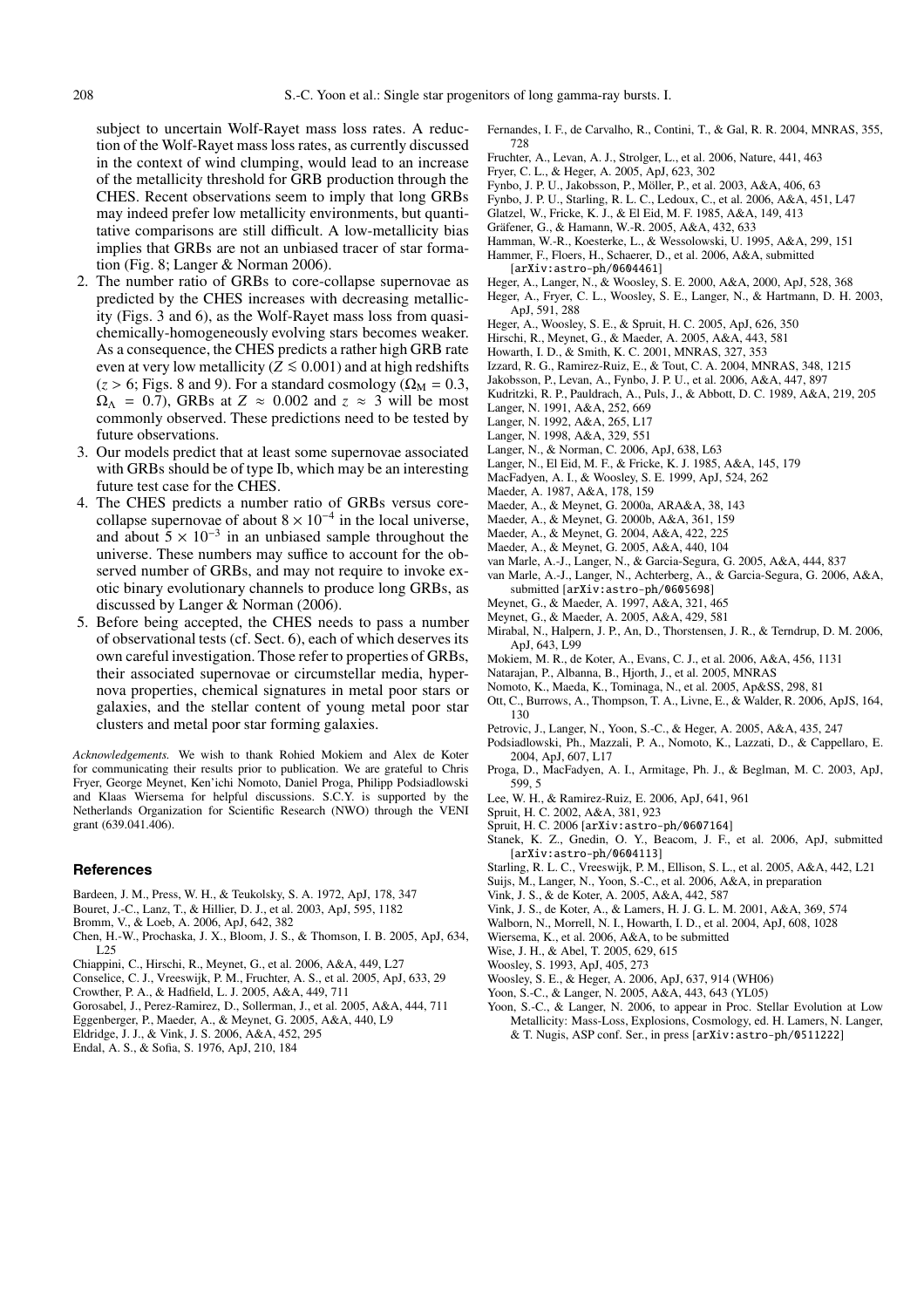# **Online Material**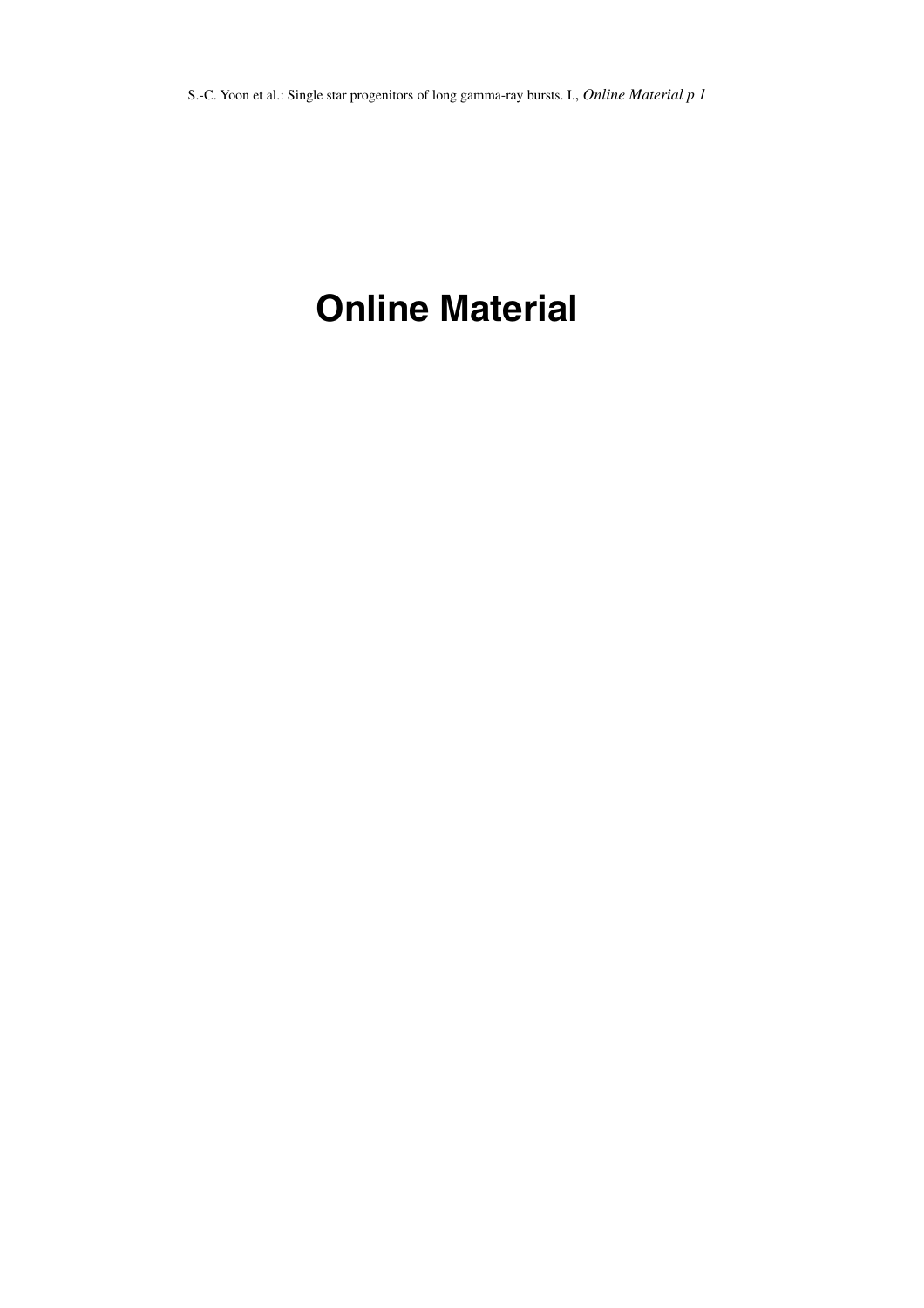| stion), $t_{MS}$ : evolutionary time from ZAMS to the end of main sequence, $t_i$ : evolutionary time from ZAMS to the end of the calculation, $M_i$ : final mass, $M_{CO}$ : CO core mass at the end of the<br>ation, $\Delta M_{\text{He}}$ : total helium mass in the envelope when the star bless as a WR star, J <sub>r</sub> : final angular momentum, $\langle j \rangle_3$ $M_6$ : mean specific angular momentum of the innermost 1.4 $M_0$ , $\langle j \rangle_3$ $M_6$ ; mean<br>meaning. $M_{\text{int}}$ : initial mass, $Z_{\text{int}}$ : initial absolute metallicity, $v_{\text{int}}$ : initial equatorial rotational velocity, $v_{\text{int}}/v_{\text{E}}$ : initial fraction<br>Keplerian value of the equatorial rotational velocity. $J_{\text{init}}$ ; initial total angular momentum, $w_{\text{CNO}}$ : consideration of the effect of the emichment of CNO elements on the WR mass loss rate,<br>carbon exhaustion, NB: core neon burning, NE: central neon exhaustion, OB: core oxygen burning, OE: central oxygen<br>e effect of the centrifugal force on the stellar structure, End: the end point of the model sequence (YB: core helium burning, | $(i)$ co                                  | $\text{cm}^2/\text{s}$         | 0.741  | 1.242  | 2.365             | 32.374           | 62.087         | 69.682        | 87.978<br>85.401 |                           | 3.860       | 79.989          |               | 70.456        |
|-------------------------------------------------------------------------------------------------------------------------------------------------------------------------------------------------------------------------------------------------------------------------------------------------------------------------------------------------------------------------------------------------------------------------------------------------------------------------------------------------------------------------------------------------------------------------------------------------------------------------------------------------------------------------------------------------------------------------------------------------------------------------------------------------------------------------------------------------------------------------------------------------------------------------------------------------------------------------------------------------------------------------------------------------------------------------------------------------------------------------------------------------------------------------------------|-------------------------------------------|--------------------------------|--------|--------|-------------------|------------------|----------------|---------------|------------------|---------------------------|-------------|-----------------|---------------|---------------|
|                                                                                                                                                                                                                                                                                                                                                                                                                                                                                                                                                                                                                                                                                                                                                                                                                                                                                                                                                                                                                                                                                                                                                                                     | $(i)$ <sub>3 <math>M_{\odot}</math></sub> | $\text{cm}^2/\text{s}$         | 1.066  | 1.763  | 2.732             | 34.225           | 0.876          | 13.450        | 18.155           | 14.630                    | 0.847       | 13.688          | 0.894         | 10.264        |
|                                                                                                                                                                                                                                                                                                                                                                                                                                                                                                                                                                                                                                                                                                                                                                                                                                                                                                                                                                                                                                                                                                                                                                                     | $(j)_{1.4 M_{\odot}}$                     | $\mathrm{cm}^2/\mathrm{s}$     | 0.259  | 1.488  | 1.012             | 15.196           | 5.687          | 7.207         | 9.935            | 7.804<br>0.715            |             | 1.222           | 0.716         | 5.401         |
|                                                                                                                                                                                                                                                                                                                                                                                                                                                                                                                                                                                                                                                                                                                                                                                                                                                                                                                                                                                                                                                                                                                                                                                     | 51                                        | [erg/s]                        | 8.645  | 8.593  | 5.527<br>7.125    |                  | 4.896          | 5.006         | 5.724            | 5.982                     | 0.126       | 5.441           | 0.136         | 6.143         |
|                                                                                                                                                                                                                                                                                                                                                                                                                                                                                                                                                                                                                                                                                                                                                                                                                                                                                                                                                                                                                                                                                                                                                                                     | $\overline{\Delta M}_{\rm He}$            | $N_{\odot}$                    |        |        |                   | I                | .798           | .813          | .687             | 1.358                     | 1.067       | 1.426           | .051          | 1.132         |
|                                                                                                                                                                                                                                                                                                                                                                                                                                                                                                                                                                                                                                                                                                                                                                                                                                                                                                                                                                                                                                                                                                                                                                                     | $\bar{M}_{\rm CO}$                        | $[M_{\odot}]$                  | 2.283  | 2.247  | 2.327             | 2.433            | 16.481         | 16.474        | 16.857           | 15.981                    | 8.021       | 16.452          | 8.438         | 21.005        |
|                                                                                                                                                                                                                                                                                                                                                                                                                                                                                                                                                                                                                                                                                                                                                                                                                                                                                                                                                                                                                                                                                                                                                                                     | Ń,                                        | $\Xi$                          | 1.182  | 4.162  | 13.447            | 13.575           | 20.376         | 20.375        | 20.444           | 19.754                    | 0.096       | 20.252          | 0.644         | 25.425        |
|                                                                                                                                                                                                                                                                                                                                                                                                                                                                                                                                                                                                                                                                                                                                                                                                                                                                                                                                                                                                                                                                                                                                                                                     | ೬                                         | [γr]                           |        |        | 11.2              | 1.4              | 8.7            |               |                  | 8.2                       | 8.2         | 8.2             | 8.2           | 6.6           |
|                                                                                                                                                                                                                                                                                                                                                                                                                                                                                                                                                                                                                                                                                                                                                                                                                                                                                                                                                                                                                                                                                                                                                                                     | <b>IMS</b>                                | $\mathbb{F}$                   | 9.9    |        |                   | $\frac{0.01}{2}$ |                | 8.3           |                  |                           | 7.8         | 7.8             |               | 62            |
|                                                                                                                                                                                                                                                                                                                                                                                                                                                                                                                                                                                                                                                                                                                                                                                                                                                                                                                                                                                                                                                                                                                                                                                     | End<br>Eil                                |                                | £€     | 岊      | ₽                 | E                | පී             | $\mathcal{B}$ | $\mathcal{B}$    | පී                        | පී          | F               | පී            | 5             |
|                                                                                                                                                                                                                                                                                                                                                                                                                                                                                                                                                                                                                                                                                                                                                                                                                                                                                                                                                                                                                                                                                                                                                                                     | <b>J</b> centri                           |                                | Yes    |        | Yes<br>Yes        | Yes              | Yes            |               | Yes<br>Yes       | $\mathsf{S}$              | $\tilde{z}$ | $\epsilon$      | $\frac{1}{2}$ | Yes           |
| angular momentum of the CO core.                                                                                                                                                                                                                                                                                                                                                                                                                                                                                                                                                                                                                                                                                                                                                                                                                                                                                                                                                                                                                                                                                                                                                    | $J\mu$ , mag                              |                                |        | 0I.C   | $\overline{0.01}$ | $_{\rm 0.00}$    |                | 0I.C          | 0.01             | 00.1                      | 00.1        | $\overline{00}$ | 00.1          | <u>ອີ</u>     |
|                                                                                                                                                                                                                                                                                                                                                                                                                                                                                                                                                                                                                                                                                                                                                                                                                                                                                                                                                                                                                                                                                                                                                                                     | $w_{\text{CNO}}$                          |                                |        |        |                   |                  | $\frac{1}{2}$  | $\frac{1}{2}$ | $\mathsf{S}$     | $\mathsf{S}^{\mathsf{O}}$ | Yes         | $\overline{a}$  | Yes           | $\frac{1}{2}$ |
|                                                                                                                                                                                                                                                                                                                                                                                                                                                                                                                                                                                                                                                                                                                                                                                                                                                                                                                                                                                                                                                                                                                                                                                     | J <sub>init</sub><br>1051                 | $[\mathrm{erg/s}]$             | 20.70  | 20.70  | 20.70             | 20.70            | I27.94         | 127.94        | 127.94           | 147.51                    | 147.51      | 122.93          | 122.93        | 216.20        |
|                                                                                                                                                                                                                                                                                                                                                                                                                                                                                                                                                                                                                                                                                                                                                                                                                                                                                                                                                                                                                                                                                                                                                                                     | $v_{\text{init}}/v_{\text{K}}$            |                                |        | 0.30   | 0.30              | 0.30             | 8<br>0.60      | 0.60          | 0.60             | 0.60                      | 0.60        | 0.50            | 0.50          | <b>89.0</b>   |
| efficiency factor of the magnetic torque, $f_{\text{cent}}$ : consideration of the<br>2. Model properties with test runs. Each column has the following                                                                                                                                                                                                                                                                                                                                                                                                                                                                                                                                                                                                                                                                                                                                                                                                                                                                                                                                                                                                                             | $U_{\rm init}$                            | $\mathrm{km}\,\mathrm{s}^{-1}$ | 209.53 | 209.53 | 209.53            | 209.53           | 522.80         | 522.80        | 522.80           | 549.56                    | 549.56      | 457.97          | 457.97        | 555.94        |
|                                                                                                                                                                                                                                                                                                                                                                                                                                                                                                                                                                                                                                                                                                                                                                                                                                                                                                                                                                                                                                                                                                                                                                                     | $Z_{\text{init}}$                         |                                | 0.020  | 0.020  | 0.020             | 0.020            | 0.002          | 0.002         | 0.002            | 0.002                     | 0.002       | 0.002           | 0.002         | 0.002         |
|                                                                                                                                                                                                                                                                                                                                                                                                                                                                                                                                                                                                                                                                                                                                                                                                                                                                                                                                                                                                                                                                                                                                                                                     | $M_{\rm init}$                            | $[M_{\odot}]$                  | 16.00  | 16.00  | 16.00             | 16.00            | 30.00          | 30.00         | 30.00            | 30.00                     | 30.00       | 30.00           | 30.00         | 40.00         |
| fic angular momentum of the innermost $3 M_{\odot}$ , $(j)_{\rm CO}$ : mean specific<br>central helium exhaustion, CB: core carbon burning, CE: central                                                                                                                                                                                                                                                                                                                                                                                                                                                                                                                                                                                                                                                                                                                                                                                                                                                                                                                                                                                                                             |                                           |                                |        | TA2    | TA3               | TA4              | $\overline{1}$ | TB2           | TB3              | TB4                       | TB5         | TB6             |               |               |

| <b>Table 2.</b> Model properties with test runs. Each column has the following meaning. $M_{\text{init}}$ initial mass, $Z_{\text{init}}$ initial absolute metallicity, $v_{\text{init}}$ initial equatorial rotational velocity, $v_{\text{init}}/v_{\text{K}}$ : initi<br>of the Keplerian value of the equatorial rotational velocity. $J_{\text{init}}$ ; initial total angular momentum, $w_{\text{CNO}}$ ; consideration of the effect of the emichment of CNO elements on the WR mass loss rate,<br>$t_{\text{mag}}$ : efficiency factor of the magnetic torque, $f_{\text{cent}}$ ; consideration of the effect of the centrifugal force on the stellar structure, End: the end point of the model sequence (YB: core helium burning,<br>YE: central helium exhaustion, CB: core carbon burning, CE: central carbon exhaustion, NB: core neon burning, NE: central neon exhaustion, OB: core oxygen burning, OE: central oxygen<br>exhaustion), $t_{MS}$ : evolutionary time from ZAMS to the end of main sequence, $t_i$ : evolutionary time from ZAMS to the end of the calculation, $M_i$ : final mass, $M_{CO}$ : CO core mass at the end of the<br>calculation, $\Delta M_{\text{He}}$ ; total helium mass in the envelope when the star then the star MR star, $J_f$ ; final angular momentum, $\langle j \rangle_3$ $M_{\text{e}}$ ; mean specific angular momentum of the innermost 1.4 $M_{\text{e}}$ , $\langle j \rangle_3$<br>specific angular momentum of the innermost 3 $M_{\odot}$ , $j_{\rm CO}$ ; mean specific angular momentum of the CO core. |
|----------------------------------------------------------------------------------------------------------------------------------------------------------------------------------------------------------------------------------------------------------------------------------------------------------------------------------------------------------------------------------------------------------------------------------------------------------------------------------------------------------------------------------------------------------------------------------------------------------------------------------------------------------------------------------------------------------------------------------------------------------------------------------------------------------------------------------------------------------------------------------------------------------------------------------------------------------------------------------------------------------------------------------------------------------------------------------------------------------------------------------------------------------------------------------------------------------------------------------------------------------------------------------------------------------------------------------------------------------------------------------------------------------------------------------------------------------------------------------------------------------------------------------------------------------------------------|
|----------------------------------------------------------------------------------------------------------------------------------------------------------------------------------------------------------------------------------------------------------------------------------------------------------------------------------------------------------------------------------------------------------------------------------------------------------------------------------------------------------------------------------------------------------------------------------------------------------------------------------------------------------------------------------------------------------------------------------------------------------------------------------------------------------------------------------------------------------------------------------------------------------------------------------------------------------------------------------------------------------------------------------------------------------------------------------------------------------------------------------------------------------------------------------------------------------------------------------------------------------------------------------------------------------------------------------------------------------------------------------------------------------------------------------------------------------------------------------------------------------------------------------------------------------------------------|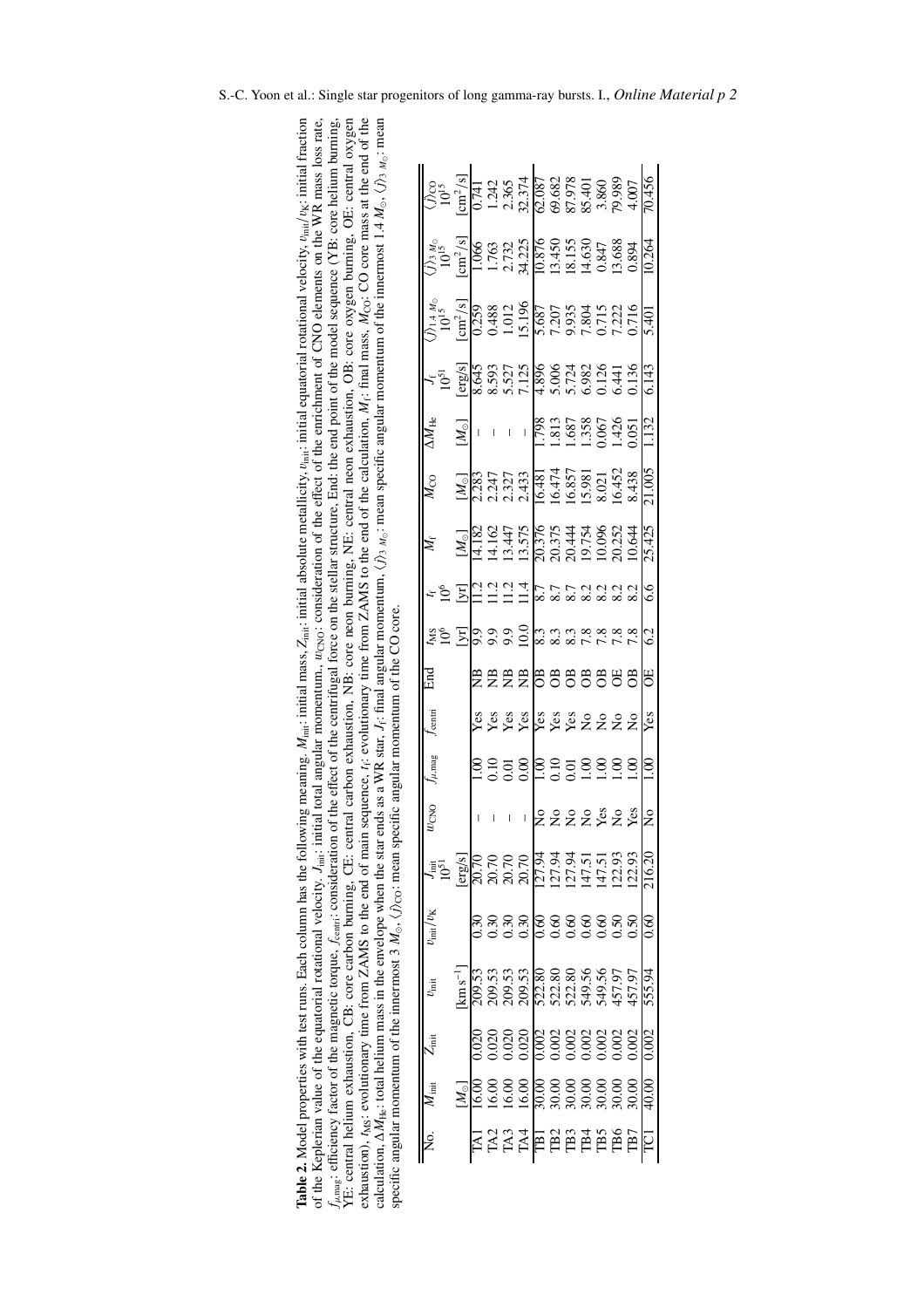|                                                                                | $6\frac{1}{2}$<br>$6\frac{1}{2}$<br>$6\frac{1}{2}$<br>$6\frac{1}{2}$<br>$1\frac{1}{2}$<br>$6\frac{1}{2}$<br>$1\frac{1}{2}$<br>$1\frac{1}{2}$<br>$1\frac{1}{2}$<br>$1\frac{1}{2}$<br>$1\frac{1}{2}$<br>$1\frac{1}{2}$<br>$1\frac{1}{2}$<br>$1\frac{1}{2}$<br>$1\frac{1}{2}$<br>$1\frac{1}{2}$<br>$1\frac{1}{2}$<br>$1\frac{1}{2}$<br>$1\frac{$ |                    |         |              |                                                                                                                                                                                                                                                                                                                                           |               |         |                            |                                          |               |         |                                      |                 |           |                            |                |                           | 9.414             | 1067               |
|--------------------------------------------------------------------------------|-----------------------------------------------------------------------------------------------------------------------------------------------------------------------------------------------------------------------------------------------------------------------------------------------------------------------------------------------|--------------------|---------|--------------|-------------------------------------------------------------------------------------------------------------------------------------------------------------------------------------------------------------------------------------------------------------------------------------------------------------------------------------------|---------------|---------|----------------------------|------------------------------------------|---------------|---------|--------------------------------------|-----------------|-----------|----------------------------|----------------|---------------------------|-------------------|--------------------|
|                                                                                | $\frac{\binom{1}{1}3 M_{\odot}}{10^{15}}$                                                                                                                                                                                                                                                                                                     |                    |         |              |                                                                                                                                                                                                                                                                                                                                           |               |         |                            |                                          |               |         |                                      |                 |           |                            |                |                           |                   |                    |
|                                                                                | $\frac{J_{\rm f}}{10^{51}}$<br>erg/s]                                                                                                                                                                                                                                                                                                         |                    |         |              | 01481<br>1770 0205 0206 0305 0306<br>1770 0205 0306 0305 0306<br>1270 0205 0306 0306 0306 0306<br>1270 0306 0306 0306 0306                                                                                                                                                                                                                |               |         |                            |                                          |               |         |                                      |                 |           |                            |                |                           |                   | 0.261              |
|                                                                                | $\mathcal{R}_{\mathsf{O}}$                                                                                                                                                                                                                                                                                                                    |                    |         |              |                                                                                                                                                                                                                                                                                                                                           |               |         |                            |                                          |               |         |                                      |                 |           |                            |                |                           |                   |                    |
|                                                                                | $\breve{\mathsf{x}}$                                                                                                                                                                                                                                                                                                                          |                    |         |              |                                                                                                                                                                                                                                                                                                                                           |               |         |                            |                                          |               |         |                                      |                 |           |                            |                | $-2.325$                  |                   |                    |
|                                                                                | $\chi$                                                                                                                                                                                                                                                                                                                                        |                    |         |              |                                                                                                                                                                                                                                                                                                                                           |               |         |                            |                                          |               |         |                                      |                 |           |                            |                |                           |                   | $-0.589$           |
|                                                                                | Y.                                                                                                                                                                                                                                                                                                                                            |                    |         |              |                                                                                                                                                                                                                                                                                                                                           |               |         |                            |                                          |               |         |                                      |                 |           |                            |                |                           |                   | 0.045              |
|                                                                                | $\Delta M_{\rm He}$                                                                                                                                                                                                                                                                                                                           |                    |         |              | $\begin{array}{ c c c c c c } \hline M_{\odot} & \overline{N}_{\odot} & \overline{N}_{\odot} \\ \hline 1,5,920 & - & 1234 & - & 1231 & - & 1231 & - & 1231 & - & 1231 & - & 1231 & - & 1231 & - & 1231 & - & 1231 & - & 1231 & - & 1231 & - & 1231 & - & 1231 & - & 1231 & - & 1231 & - & 1231 & - & 1231 & - & 1231 & - & 1231 & - & 12$ |               |         |                            |                                          |               |         |                                      |                 |           |                            |                |                           |                   | 0.063              |
|                                                                                | $M_{\rm CO}$                                                                                                                                                                                                                                                                                                                                  |                    |         |              |                                                                                                                                                                                                                                                                                                                                           |               |         |                            |                                          |               |         |                                      |                 |           |                            |                | 15.151<br>14.151          |                   | 17.137             |
|                                                                                | Ń,                                                                                                                                                                                                                                                                                                                                            |                    |         |              |                                                                                                                                                                                                                                                                                                                                           |               |         |                            |                                          |               |         |                                      |                 |           |                            |                |                           |                   | 20.199             |
|                                                                                | ES E                                                                                                                                                                                                                                                                                                                                          |                    |         |              | ខីនិង188ងដុ <mark>ខ</mark> ្លួន និង<br>ខ្លួន ដូ <u>ន្រី</u><br>ខ្លួន ដូន្រី                                                                                                                                                                                                                                                               |               |         |                            |                                          |               |         |                                      |                 |           | 6.98                       |                | $\frac{139}{47}$          |                   | 9UT                |
| $= 0.04$ ) and with $Z = 0.001$                                                | $\star$ 2 $\Xi$                                                                                                                                                                                                                                                                                                                               |                    |         |              | 18.8<br>27.6<br>28.3                                                                                                                                                                                                                                                                                                                      |               |         |                            | 27.798622222727                          |               |         |                                      |                 |           |                            |                | 6.4<br>6.4                |                   | 9.7                |
|                                                                                | 281                                                                                                                                                                                                                                                                                                                                           | $\overline{y}$     |         | 1772<br>1772 |                                                                                                                                                                                                                                                                                                                                           |               |         |                            |                                          |               |         |                                      |                 |           |                            |                | 5.0<br>6.0                |                   | 42<br>4            |
|                                                                                | 日<br>日<br>日                                                                                                                                                                                                                                                                                                                                   |                    |         |              | 曾登問                                                                                                                                                                                                                                                                                                                                       |               |         |                            | 登보법법법법법보법법법                              |               |         |                                      |                 |           |                            |                |                           |                   | 岂                  |
|                                                                                | Ē<br>Ē                                                                                                                                                                                                                                                                                                                                        | $erg s^{-1}$       |         |              | 22.63<br>25.35                                                                                                                                                                                                                                                                                                                            |               |         |                            | 0.94327445<br>0.843274444<br>0.843284544 |               |         |                                      |                 |           | 71.26<br>92.56<br>111.55   |                | 156.73                    | 88.68             | 250.30             |
|                                                                                | $v_{\rm init}/v_{\rm K}$                                                                                                                                                                                                                                                                                                                      |                    | 0.50    | 0.60         | 0.70                                                                                                                                                                                                                                                                                                                                      | 30.30         | Эť      |                            | 5 8 8 9 9 8 9<br>5 9 8 9 9 9 8           |               |         |                                      |                 |           | 0.30                       | 0.50           | 9.40                      | 0.50              | 0.30               |
|                                                                                | $v_{\rm init}$                                                                                                                                                                                                                                                                                                                                | $km s^{-1}$        |         | 146.12       | 513.14                                                                                                                                                                                                                                                                                                                                    | 244.73        |         | 323.45<br>399.84<br>471.84 |                                          |               |         | 256.07<br>338.40<br>417.79<br>640.86 |                 |           | 278.96<br>368.54<br>454.80 |                | 392.21                    | 483.78            | 324.55             |
|                                                                                | $L_{init}$                                                                                                                                                                                                                                                                                                                                    |                    |         | 0.00         | 00 <sup>2</sup>                                                                                                                                                                                                                                                                                                                           | $\frac{8}{1}$ | 00(     | 0.001                      |                                          | $\frac{8}{1}$ | 00(     | 0.00                                 | 00 <sub>i</sub> | $\approx$ | 0.00                       | $\overline{6}$ | $\widetilde{\mathrm{SO}}$ | 90 <sub>1</sub>   | 0.00               |
|                                                                                | $M_{\rm init}$                                                                                                                                                                                                                                                                                                                                | $\mathbf{M}_\odot$ |         |              | $\frac{0}{20}$                                                                                                                                                                                                                                                                                                                            | $\frac{6}{3}$ | ွှ      | $\frac{0}{2}$              | 16.0                                     | 20.           | 20(     | 20.0                                 | 20.0            |           | 30 <sub>c</sub>            | 30.0           |                           | $\overline{40.0}$ | $\rm \ddot{\rm s}$ |
| de 3. Same as in Table 4, but with slow semi-convection ( $\alpha_{\rm SEM}$ ) |                                                                                                                                                                                                                                                                                                                                               |                    | 12f0.5r | 12f0.6f      | 12f0.7h                                                                                                                                                                                                                                                                                                                                   | 16f0.3r       | 16f0.4n | 1660.5h                    | 16f0.6h                                  | 20f0.3n       | 20f0.4n | [20f0.5h                             | 20f0.8h         | 130f0.3r  | r30f0.4h                   | 30f0.5h        | [40f0.4h                  | r40f0.5h          | F60f0.3h           |

| $_{\text{EM}}$ = 0.04) and with $Z = 0.001$                        |  |
|--------------------------------------------------------------------|--|
|                                                                    |  |
|                                                                    |  |
|                                                                    |  |
|                                                                    |  |
|                                                                    |  |
|                                                                    |  |
|                                                                    |  |
|                                                                    |  |
|                                                                    |  |
| is in Table 4, but with slow semi-convection ( $\alpha_{\rm sm}$ ) |  |
|                                                                    |  |
|                                                                    |  |
|                                                                    |  |
|                                                                    |  |
|                                                                    |  |
|                                                                    |  |
|                                                                    |  |
|                                                                    |  |
|                                                                    |  |
|                                                                    |  |
| I                                                                  |  |
|                                                                    |  |
|                                                                    |  |
| $\sim$ kilo 2. Come of<br>י                                        |  |
|                                                                    |  |
| Ē                                                                  |  |
|                                                                    |  |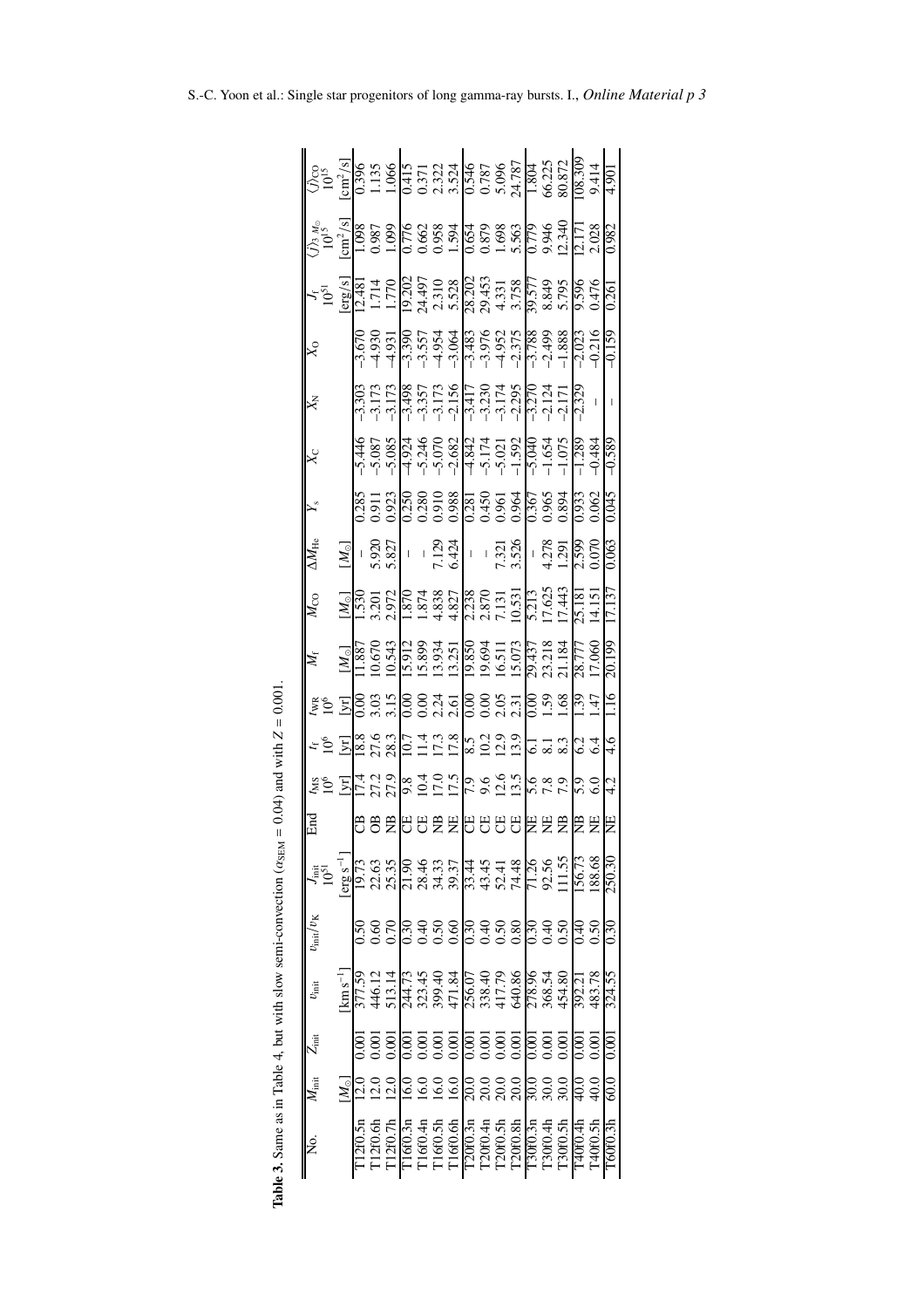CB: core carbon burning, CE: central carbon exhaustion, NB: core neon burning, NE: central neon exhaustion, OB: core oxygen burning, OE: central oxygen exhaustion), t<sub>MS</sub>: evolutionary time  $\Delta M_{\text{He}}$ : total helium mass in the envelope when the star ends as a WR star,  $Y_s$ : surface helium mass fraction at the end of the calculation,  $X_c$ ,  $X_0$ ,  $X_0$ ; surface carbon, nitrogen and oxygen mass  $Z_{\text{ini}}$ : initial absolute metallicity,  $v_{\text{ini}}$ : initial equatorial rotational velocity,  $v_{\text{ini}}/v_K$ : initial fraction of the Keplerian value of the equatorial rotational velocity.  $J_{\text{init}}$ : initial total angular momentum, End: the end point of the model sequence (YB: core helium burning, YE: central helium exhaustion, of the Keplerian value of the equatorial rotational velocity. *J<sub>init</sub>*: initial total angular momentum., End: the end point of the model sequence (YB: core helium burning, YE: central helium exhaustion, CB: core carbon burning, CE: central carbon exhaustion, NB: core neon burning, NE: central neon exhaustion, OB: core oxygen burning, OE: central oxygen exhaustion), *t*MS: evolutionary time from ZAMS to the end of main sequence,  $t_i$ : evolutionary time from ZAMS to the end of the calculation,  $t_{\text{WR}}$ ; duration of WR stage,  $M_i$ : final mass,  $M_{\text{CO}}$ : CO core mass at the end of the calculation, *M*<sub>CO</sub>: CO core mass at the end of the calculation, *X*C, *X*N, *X*O: surface carbon, nitrogen and oxygen mass fraction in log scale at the end of the calculation,  $J_f$ : final angular momentum,  $\langle j \rangle_{3M_0}$ : mean specific angular momentum of the innermost  $3 M_0$ ,  $\langle j \rangle_{3M_0}$ : mean specific angular momentum of the  $M_{\odot}$ ,  $\langle j \rangle$ <sub>3</sub>  $_{M_{\odot}}$ : mean specific angular momentum of the  $M_{\rm f}$ : final mass, fraction in log scale at the end of the calculation, *J*<sub>i</sub>: final angular momentum,  $\langle j \rangle$ <sub>3 *M*<sub>0</sub>: mean specific angular momentum of the innermost 3</sub> *Y*<sub>s</sub>: surface helium mass fraction at the end of the calculation, from ZAMS to the end of main sequence, *t*f: evolutionary time from ZAMS to the end of the calculation, *t*WR: duration of WR stage, *M*init: initial mass, 0.004. Each column has the following meaning.  $M_{\text{He}}$ : total helium mass in the envelope when the star ends as a WR star, *Z* =**Table 4.** Model properties with CO core.

| $j$ ) $_3$ $_{M_\odot}$<br>$10^{15}$ |                      | $\frac{\text{cm}^2\text{/s}}{1.052}$ |          |                  |                   |               |                |          |                                                   |                  |          |          |                                                         |          |          |          |                                           |                |          |          |          |                                  | $1.600343845003533350305053443003233300201$                                                                                                                                                                                                                                                    |                                                               |                         |          |          |         |                   |                |          |          |                                                                   |          |                      |  |
|--------------------------------------|----------------------|--------------------------------------|----------|------------------|-------------------|---------------|----------------|----------|---------------------------------------------------|------------------|----------|----------|---------------------------------------------------------|----------|----------|----------|-------------------------------------------|----------------|----------|----------|----------|----------------------------------|------------------------------------------------------------------------------------------------------------------------------------------------------------------------------------------------------------------------------------------------------------------------------------------------|---------------------------------------------------------------|-------------------------|----------|----------|---------|-------------------|----------------|----------|----------|-------------------------------------------------------------------|----------|----------------------|--|
|                                      | $5\overline{5}$      |                                      |          |                  |                   |               |                |          |                                                   |                  |          |          |                                                         |          |          |          |                                           |                |          |          |          |                                  |                                                                                                                                                                                                                                                                                                |                                                               |                         |          |          |         |                   |                |          |          |                                                                   |          |                      |  |
| $\overline{\mathbf{x}}_0$            |                      |                                      |          |                  |                   |               |                |          |                                                   |                  |          |          |                                                         |          |          |          |                                           |                |          |          |          |                                  |                                                                                                                                                                                                                                                                                                |                                                               |                         |          |          |         |                   |                |          |          |                                                                   |          |                      |  |
|                                      |                      |                                      |          |                  |                   |               |                |          |                                                   |                  |          |          |                                                         |          |          |          |                                           |                |          |          |          |                                  |                                                                                                                                                                                                                                                                                                |                                                               |                         |          |          |         |                   |                |          |          |                                                                   |          |                      |  |
|                                      |                      |                                      |          |                  |                   |               |                |          |                                                   |                  |          |          |                                                         |          |          |          |                                           |                |          |          |          |                                  | $\begin{array}{l} \n\dot{A} & \dot{A} & \dot{A} & \dot{A} & \dot{A} & \dot{A} & \dot{A} & \dot{A} & \dot{A} & \dot{A} & \dot{A} & \dot{A} & \dot{A} & \dot{A} & \dot{A} & \dot{A} & \dot{A} & \dot{A} & \dot{A} & \dot{A} & \dot{A} & \dot{A} & \dot{A} & \dot{A} & \dot{A} & \dot{A} & \dot{$ |                                                               |                         |          |          |         |                   |                |          |          |                                                                   |          |                      |  |
|                                      |                      |                                      |          |                  |                   |               |                |          |                                                   |                  |          |          |                                                         |          |          |          |                                           |                |          |          |          |                                  |                                                                                                                                                                                                                                                                                                |                                                               |                         |          |          |         |                   |                |          |          |                                                                   |          |                      |  |
| $\Delta M_{\rm He}$                  |                      |                                      |          |                  | $\frac{1}{2.019}$ |               |                |          |                                                   | $\frac{1}{2.03}$ |          |          |                                                         |          |          |          | $-5.5$                                    |                |          |          |          |                                  |                                                                                                                                                                                                                                                                                                |                                                               |                         |          |          | 333     |                   |                |          |          |                                                                   |          |                      |  |
|                                      |                      | $\frac{1}{8}$                        |          |                  |                   |               |                |          |                                                   |                  |          |          |                                                         |          |          |          |                                           |                |          |          |          |                                  |                                                                                                                                                                                                                                                                                                |                                                               |                         |          |          |         |                   |                |          |          |                                                                   |          |                      |  |
|                                      |                      |                                      |          |                  |                   |               |                |          |                                                   |                  |          |          |                                                         |          |          |          |                                           |                |          |          |          |                                  |                                                                                                                                                                                                                                                                                                |                                                               |                         |          |          |         |                   |                |          |          |                                                                   |          |                      |  |
|                                      |                      |                                      |          |                  |                   |               |                |          |                                                   |                  |          |          |                                                         |          |          |          |                                           |                |          |          |          |                                  |                                                                                                                                                                                                                                                                                                |                                                               |                         |          |          |         |                   |                |          |          |                                                                   |          |                      |  |
|                                      | $t \leq \frac{1}{2}$ |                                      |          |                  |                   |               |                |          |                                                   |                  |          |          |                                                         |          |          |          |                                           |                |          |          |          |                                  |                                                                                                                                                                                                                                                                                                |                                                               |                         |          |          |         |                   |                |          |          | $rac{1}{600}$                                                     |          |                      |  |
|                                      |                      |                                      |          |                  |                   |               |                |          |                                                   |                  |          |          |                                                         |          |          |          |                                           |                |          |          |          |                                  |                                                                                                                                                                                                                                                                                                |                                                               |                         |          |          |         |                   |                |          |          |                                                                   |          |                      |  |
| Fщ                                   |                      |                                      | EК       | <b>巴尼</b>        |                   | E             | $\mathbb{C}^n$ |          | <b>登巴巴</b>                                        |                  | 688998   |          |                                                         |          |          |          | $B$ <sup><math>B</math></sup> $B$ $B$ $B$ |                |          |          |          |                                  | <b>8888888</b>                                                                                                                                                                                                                                                                                 |                                                               |                         |          |          |         |                   | <b>UUB</b>     |          | YB       | $\mathbb{E}$                                                      |          | <b>ጀጀ</b>            |  |
|                                      | $\frac{1}{2}$        | $[erg s^{-1}]$                       |          | 22.16            | 24.79             | $_{\rm 0.00}$ | 7.43           |          | 28.14<br>33.83<br>38.83                           |                  |          |          | 0.00<br>1.40<br>1.50<br>5.53<br>5.1.5<br>5.1.5<br>5.1.5 |          |          |          | $\frac{29.52}{0.00}$                      |                | 34.39    |          |          | 50.57<br>50.58<br>50.67<br>50.67 |                                                                                                                                                                                                                                                                                                | 0.00                                                          | 48.34<br>71.20<br>92.38 |          |          | 127.14  | 0.00              | 41.46<br>82.04 |          | 120.76   | $\frac{156.55}{85.91}$                                            |          | 169.85<br>249.69     |  |
| $v_{\rm init}/v_{\rm K}$             |                      |                                      | 0.SO     | 0.60             | 0.70              | 0.00          | 0.10           |          | $\begin{array}{c} 480 \\ 0.50 \\ 0.0 \end{array}$ |                  |          |          |                                                         |          |          |          |                                           |                |          |          |          | 0.88480                          |                                                                                                                                                                                                                                                                                                |                                                               |                         |          |          |         |                   | 8988<br>00000  |          |          | 0.40                                                              | 0.10     | $0.20$<br>$0.30$     |  |
| $v_{\rm init}$                       |                      | $\mathrm{km}\,\mathrm{s}^{-1}$       | 354.14   | 418.22<br>480.82 |                   | 00.0          | 77.60          |          | 304.60<br>375.95<br>443.94                        |                  | 0.00     |          | 81.37<br>162.15<br>241.72<br>219.34<br>394.09           |          |          |          | 465.28                                    | $\frac{00}{2}$ |          |          |          |                                  | 170.17<br>253.66<br>255.05<br>487.95                                                                                                                                                                                                                                                           | 0.00<br>177.11<br>263.97<br>348.61<br>507.43                  |                         |          |          |         | 0.00              |                |          |          | 94.72<br>188.72<br>188.20<br>103.53<br>305.21<br>206.21<br>207.10 |          |                      |  |
| $Z_{\rm init}$                       |                      |                                      | 00.04    | 0.004            | 0.004             | 0.004         | 0.004          |          | 0.004<br>0.004                                    |                  |          |          |                                                         |          |          | 0.004    | 0.004                                     | 0.004          | 0.004    | 0.004    | 0.004    | 0.004                            | 0.004                                                                                                                                                                                                                                                                                          |                                                               |                         |          |          |         | 0.004             | 0.004          | 0.004    | 0.004    | 0.004                                                             | 0.004    | 0.004<br>0.004       |  |
| $M_{\rm init}$                       |                      | $(M_{\odot})$                        |          | 12.0             | $\overline{2.0}$  | 16.0          | <b>16.0</b>    |          | 16.0<br>16.0                                      | 16.0             |          |          |                                                         | 20.0     | 20.0     | 20.0     | 20.0                                      |                |          |          |          | 000000<br>888888                 |                                                                                                                                                                                                                                                                                                | $\begin{array}{c} 0.06 \\ 0.06 \\ 0.06 \\ \hline \end{array}$ |                         |          |          | 30.0    | $\overline{40.0}$ | 40.0           | 40.0     | 40.0     | 40.0                                                              | 9.09     | $rac{0}{60}$         |  |
| No.                                  |                      |                                      | S12f0.5r | S12f0.6n         | S12f0.7           | S16f0.0r      | S16f0.1r       | S16f0.4r | S16f0.5n                                          | S16f0.6          | S20f0.0r | S20f0.1r | S20f0.2r                                                | S20f0.3n | S20f0.4r | S20f0.5h | S20f0.6h                                  | S25f0.0r       | S25f0.2n | S25f0.3n | S25f0.4h | S25f0.5h                         | S25f0.6h                                                                                                                                                                                                                                                                                       | S30f0.0n                                                      | S30f0.2n                | S30f0.3n | S30f0.4h | S30f0.6 | S40f0.0r          | S40f0.1n       | S40f0.2n | S40f0.3b | S40f0.4b                                                          | S60f0.1n | S60f0.2n<br>S60f0.3h |  |
|                                      |                      |                                      |          |                  |                   |               |                |          |                                                   |                  |          |          |                                                         |          |          |          |                                           |                |          |          |          |                                  |                                                                                                                                                                                                                                                                                                |                                                               |                         |          |          |         |                   |                |          |          |                                                                   |          |                      |  |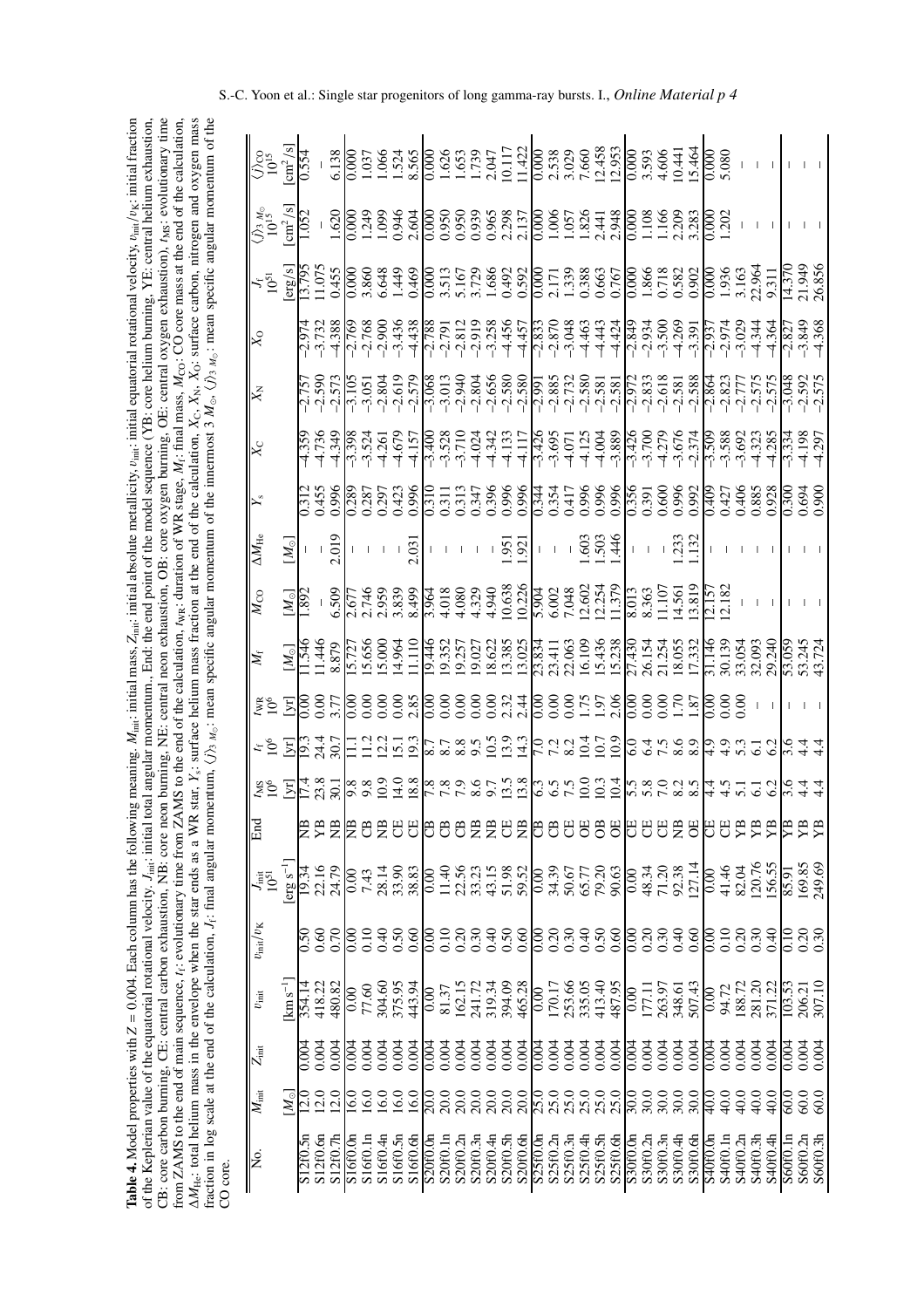| $\frac{1}{10^{15}}$<br>$\frac{1}{2}$ /s <sup>7</sup>                                                                                                                                                                                |                                                                                                                                                                                     |          |                |                |          |                       |          |          |          |          |                                                                                                                                                                                                                           |                        |          |                            |           |          |          |          |          |           |                                                     |           |                         |          |                            |          |          |          |          |          |          |          |                  |          |          |                       |                               |                      | $\frac{-}{3.354}$ |
|-------------------------------------------------------------------------------------------------------------------------------------------------------------------------------------------------------------------------------------|-------------------------------------------------------------------------------------------------------------------------------------------------------------------------------------|----------|----------------|----------------|----------|-----------------------|----------|----------|----------|----------|---------------------------------------------------------------------------------------------------------------------------------------------------------------------------------------------------------------------------|------------------------|----------|----------------------------|-----------|----------|----------|----------|----------|-----------|-----------------------------------------------------|-----------|-------------------------|----------|----------------------------|----------|----------|----------|----------|----------|----------|----------|------------------|----------|----------|-----------------------|-------------------------------|----------------------|-------------------|
|                                                                                                                                                                                                                                     |                                                                                                                                                                                     |          |                |                |          |                       |          |          |          |          |                                                                                                                                                                                                                           |                        |          |                            |           |          |          |          |          |           |                                                     |           |                         |          |                            |          |          |          |          |          |          |          |                  |          |          |                       |                               |                      |                   |
|                                                                                                                                                                                                                                     |                                                                                                                                                                                     |          |                |                |          |                       |          |          |          |          |                                                                                                                                                                                                                           |                        |          |                            |           |          |          |          |          |           |                                                     |           |                         |          |                            |          |          |          |          |          |          |          |                  |          |          |                       |                               |                      |                   |
| $X_{\rm O}$                                                                                                                                                                                                                         |                                                                                                                                                                                     |          |                |                |          |                       |          |          |          |          |                                                                                                                                                                                                                           |                        |          |                            |           |          |          |          |          |           |                                                     |           |                         |          |                            |          |          |          |          |          |          |          |                  |          |          |                       |                               |                      |                   |
|                                                                                                                                                                                                                                     |                                                                                                                                                                                     |          |                |                |          |                       |          |          |          |          |                                                                                                                                                                                                                           |                        |          |                            |           |          |          |          |          |           |                                                     |           |                         |          |                            |          |          |          |          |          |          |          |                  |          |          |                       | $3.332$<br>$-2.879$           |                      |                   |
| $X_C$                                                                                                                                                                                                                               |                                                                                                                                                                                     |          |                |                |          |                       |          |          |          |          |                                                                                                                                                                                                                           |                        |          |                            |           |          |          |          |          |           |                                                     |           |                         |          |                            |          |          |          |          |          |          |          |                  |          |          |                       |                               |                      |                   |
|                                                                                                                                                                                                                                     |                                                                                                                                                                                     |          |                |                |          |                       |          |          |          |          |                                                                                                                                                                                                                           |                        |          |                            |           |          |          |          |          |           |                                                     |           |                         |          |                            |          |          |          |          |          |          |          |                  |          |          |                       |                               |                      |                   |
| $\Delta M_{\rm He}$                                                                                                                                                                                                                 |                                                                                                                                                                                     |          |                |                |          |                       |          |          |          |          | $\begin{array}{c c c c c} \hline 1.5 & 0.0000 & 0.0000 \\ 0.0000 & 0.0000 & 0.0000 \\ 0.0000 & 0.0000 & 0.0000 \\ 0.0000 & 0.0000 & 0.0000 \\ 0.0000 & 0.0000 & 0.0000 \\ 0.0000 & 0.0000 & 0.0000 \\ \hline \end{array}$ |                        |          |                            |           |          |          |          |          |           |                                                     |           |                         |          |                            |          |          |          |          |          |          |          |                  |          |          |                       |                               |                      | $\frac{1}{0.032}$ |
| $M_{\rm CO}$                                                                                                                                                                                                                        | $\overline{\mathcal{M}_{\odot}}$                                                                                                                                                    |          |                |                |          |                       |          |          |          |          |                                                                                                                                                                                                                           |                        |          |                            |           |          |          |          |          |           |                                                     |           |                         |          |                            |          |          |          |          |          |          |          |                  |          |          |                       |                               |                      | $-3.247$          |
|                                                                                                                                                                                                                                     | Janus Communication Communication Communication Communication<br>Subsettion Communication Communication Communication<br>Chino Subsettion Communication Communication Communication |          |                |                |          |                       |          |          |          |          |                                                                                                                                                                                                                           |                        |          |                            |           |          |          |          |          |           |                                                     |           |                         |          |                            |          |          |          |          |          |          |          |                  |          |          |                       |                               |                      |                   |
|                                                                                                                                                                                                                                     |                                                                                                                                                                                     |          |                |                |          |                       |          |          |          |          |                                                                                                                                                                                                                           |                        |          |                            |           |          |          |          |          |           |                                                     |           |                         |          |                            |          |          |          |          |          |          |          |                  |          |          |                       |                               |                      |                   |
|                                                                                                                                                                                                                                     |                                                                                                                                                                                     |          |                |                |          |                       |          |          |          |          |                                                                                                                                                                                                                           |                        |          |                            |           |          |          |          |          |           |                                                     |           |                         |          |                            |          |          |          |          |          |          |          |                  |          |          |                       |                               |                      |                   |
| ا دی کے ایک کا کہنا ہے کہ ایک کا کہنا ہے کہ ایک کا کہنا ہے کہ ایک کا کہنا ہے کہ ایک کا کہنا ہے کہ ایک کا کہنا<br>ایک کا کہنا ہے کہ ایک کا کہنا ہے کہ ایک کا کہنا ہے کہ ایک کام کرنا ہے کہ ایک کام کرنا ہے کہ ایک کام کرنا ہے کہ<br> |                                                                                                                                                                                     |          |                |                |          |                       |          |          |          |          |                                                                                                                                                                                                                           |                        |          |                            |           |          |          |          |          |           |                                                     |           |                         |          |                            |          |          |          |          |          |          |          |                  |          |          |                       |                               |                      |                   |
| $\frac{E}{1}$                                                                                                                                                                                                                       |                                                                                                                                                                                     |          |                |                |          |                       |          |          |          |          | 명명명별별별별별별별별별별명명명별                                                                                                                                                                                                         |                        |          |                            |           |          |          |          |          |           | 岩岩                                                  |           | ž                       | ŏË       |                            |          |          |          |          |          |          |          |                  |          |          | 8 6 8 8 8 8 8 8 8 8 8 |                               |                      |                   |
| تاقية.<br>10 <sup>51</sup>                                                                                                                                                                                                          | $[erg s^{-1}]$                                                                                                                                                                      | 19.60    | 21.09          | 22.47<br>27.79 |          | $_{\rm 0.00}$         | 21.85    | 28.39    | 34.24    | 39.24    | 48.56                                                                                                                                                                                                                     | 0.00                   | 33.45    | 43.588<br>43.68<br>43.69   |           |          |          | 74.29    | 0.00     |           | 26.06<br>50.91                                      | 58.69     | 66.12<br>79.68<br>91.25 |          |                            | 112.95   | 71.48    | 92.80    | 111.78   | 127.94   | 0.00     | 82.30    | 102.05           | 121.22   | 157.26   | 216.20                | 86.31                         | 170.71<br>251.16     |                   |
| $v_{\rm init}/v_{\rm K}$                                                                                                                                                                                                            |                                                                                                                                                                                     | 5.0      |                | 0.60           | 0.80     | 0.00                  | 0.30     | 0.40     | 0.50     | 0.60     | 0.80                                                                                                                                                                                                                      | 0.00                   | 0.30     | $0.46$<br>$0.50$<br>$0.60$ |           |          |          | 0.80     | 0.00     |           | $\begin{array}{c} 0.15 \\ 0.30 \\ 0.35 \end{array}$ |           |                         |          | $0.50$<br>0.50             | 0.80     | 0.50     | 0.40     | 0.50     | 0.60     | 0.00     |          | $0.20$<br>$0.25$ | 0.30     | 0.40     | 0.60                  | $\frac{10}{2}$                | 0.30                 |                   |
| $v_{\rm init}$                                                                                                                                                                                                                      | $\mathrm{km}\,\mathrm{s}^{-1}$                                                                                                                                                      | 366.4    | 399.97         | 432.82         | 561.88   | 0.00                  | 237.95   | 314.45   | 388.21   | 458.53   | 595.30                                                                                                                                                                                                                    | 0.00                   | 249.20   | 329.28                     | 368.30    | 406.46   | 480.01   | 623.12   | 0.00     | 131.72    | 261.28                                              | 303.55    | 345.18                  |          | 426.01<br>502.95<br>652.76 |          | 271.77   | 358.99   | 442.94   | 522.80   | 0.00     | 194.20   | 242.05           | 289.42   |          | 382.17<br>555.94      | 106.57                        | 212.30<br>316.24     |                   |
| $M_{\rm init}$ $Z_{\rm init}$                                                                                                                                                                                                       |                                                                                                                                                                                     | 0.002    | 0.002          | 0.002          | 0.002    | 0.002                 | 0.002    | 0.002    | 0.002    | 0.002    | 0.002                                                                                                                                                                                                                     | 0.002                  | 0.002    | 0.002                      | 0.002     | 0.002    | 0.002    | 0.002    | 0.002    | 0.002     | 0.002                                               | 0.002     | 0.002                   |          | $0.002$<br>$0.002$         | 0.002    | 0.002    | 0.002    | 0.002    | 0.002    | 0.002    | 0.002    | 0.002            | 0.002    | 0.002    | 0.002                 | 0.002                         | 0.002                | 0.002             |
|                                                                                                                                                                                                                                     | $M_{\odot}$                                                                                                                                                                         |          | $\frac{0}{20}$ |                | 12.0     | 0.91                  | 16.0     | 16.0     | 16.0     | 16.0     | 16.0                                                                                                                                                                                                                      | 20.0                   | 20.0     | 20.0                       | 20.0      | 20.0     | 20.0     | 20.0     | 25.0     |           | 0,0<br>8,8<br>8,8                                   |           |                         |          | 25.0<br>25.0<br>25.0       |          | 0.0      | 30.0     | 30.0     | 30.0     | 0:0      | 40.0     | 40.0             | $-40.0$  | 40.0     | 40.0                  | 60.0                          | 60.0                 | 60.0              |
| $\overline{\phantom{1}}$ No.                                                                                                                                                                                                        |                                                                                                                                                                                     | A12f0.5n | A12f0.55r      | A12f0.6h       | A12f0.8h | $\overline{A16f0.0n}$ | A16f0.3n | A16f0.4n | A16f0.5h | A16f0.6h | A16f0.8h                                                                                                                                                                                                                  | $\lambda 20$ f $0.0$ n | A20f0.3n | A20f0.4n                   | A20f0.45b | A20f0.5h | A20f0.6h | A20f0.8h | A25f0.0n | A25f0.15n | A25f0.3n                                            | A25f0.35n | A25f0.4h                | A25f0.5h | A25f0.6h                   | A25f0.8h | A30f0.3n | A30f0.4h | A30f0.5h | A30f0.6h | A40f0.0n | A40f0.2n | A40f0.25h        | A40f0.3h | A40f0.4h | A40f0.6h              | $\overline{\text{A60f0}}$ .ln | A60f0.2h<br>A60f0.3h |                   |

S.-C. Yoon et al.: Single star progenitors of long gamma-ray bursts. I., *Online Material p 5*

**Table 5.** Same as in Table 4, but for

*Z* = 0.002.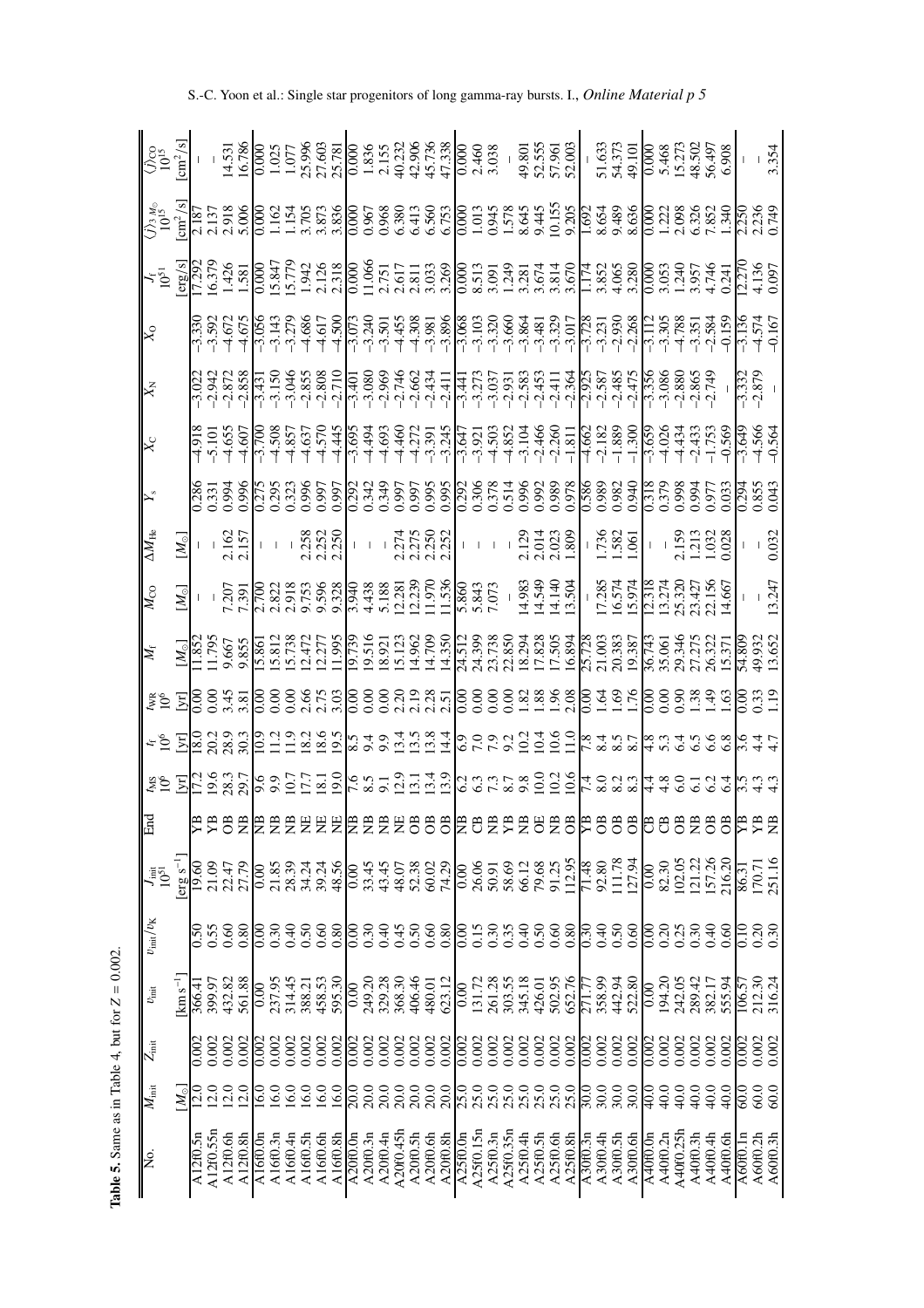| No. $M_{\text{init}}$ $Z_{\text{init}}$ $v_{\text{init}} / v_{\text{K}}$ |                   |                   |                       |                                                    | ië<br>1951              | End   | ES En du résult du réglise du du du résult de la minitérie.<br>Les Endurciers du du du du du du réglise du du réglise du du réglise de la ministrit de |                      |  | $M_{\rm CO}$                                                                                                                                                                                                                         | $\Delta M_{\rm He}$ |  |                         |  |  |
|--------------------------------------------------------------------------|-------------------|-------------------|-----------------------|----------------------------------------------------|-------------------------|-------|--------------------------------------------------------------------------------------------------------------------------------------------------------|----------------------|--|--------------------------------------------------------------------------------------------------------------------------------------------------------------------------------------------------------------------------------------|---------------------|--|-------------------------|--|--|
|                                                                          | $M_{\odot}$       |                   | $\mathrm{km\,s}^{-1}$ |                                                    | $[erg s^{-1}]$          |       |                                                                                                                                                        |                      |  |                                                                                                                                                                                                                                      | $[M_{\odot}]$       |  |                         |  |  |
| B12f0.0r                                                                 |                   | 0.00              | $_{\rm 0.00}^{\rm 2}$ | )0.0                                               |                         |       |                                                                                                                                                        |                      |  |                                                                                                                                                                                                                                      |                     |  |                         |  |  |
| B12f0.3n                                                                 | $\overline{2.0}$  | 0.001             | 231.33                | 0.30                                               | 12.59<br>19.73          | 尝尝    |                                                                                                                                                        |                      |  | Janus Stadio Stadio Stadio Stadio Stadio Stadio Stadio Stadio Stadio Stadio Stadio Stadio Stadio Stadio Stadio<br>Linus Stadio Stadio Stadio Stadio Stadio Stadio Stadio Stadio Stadio Stadio Stadio Stadio Stadio Stadio Stadio<br> |                     |  |                         |  |  |
| B12f0.5n                                                                 | 12.0              | 0.001             | 377.59                | 0.50                                               |                         |       |                                                                                                                                                        |                      |  |                                                                                                                                                                                                                                      |                     |  |                         |  |  |
| B12f0.6h                                                                 | 12.0              | 0.001             | 446.12                | 0.60                                               | 22.63                   | 妛     |                                                                                                                                                        |                      |  |                                                                                                                                                                                                                                      |                     |  |                         |  |  |
| B12f0.8h                                                                 | 12.0              | 0.001             | 579.43                | 0.80                                               | 28.02                   | ö     |                                                                                                                                                        |                      |  |                                                                                                                                                                                                                                      |                     |  |                         |  |  |
| B16f0.0n                                                                 | <u>ن ک</u>        | 0.00              | 0.00                  | 0.00                                               | 0.00                    | U     |                                                                                                                                                        |                      |  |                                                                                                                                                                                                                                      |                     |  |                         |  |  |
| B16f0.4n                                                                 | 16.0              | 0.001             | 323.45                | 0.40                                               | 28.46                   | 岂     |                                                                                                                                                        |                      |  |                                                                                                                                                                                                                                      |                     |  |                         |  |  |
| B16f0.45n                                                                | 16.0              | 0.001             | 361.84                | 0.45                                               |                         | ö     |                                                                                                                                                        |                      |  |                                                                                                                                                                                                                                      |                     |  |                         |  |  |
| B16f0.5h                                                                 | 16.0              | 0.001             | 399.40                | 0.50                                               | 31.33<br>34.33<br>39.37 | ö     |                                                                                                                                                        |                      |  |                                                                                                                                                                                                                                      |                     |  |                         |  |  |
| B16f0.6h                                                                 | 16.0              | 0.001             | 471.84                |                                                    |                         | ö     |                                                                                                                                                        |                      |  |                                                                                                                                                                                                                                      |                     |  |                         |  |  |
| B16f0.8h                                                                 | 16.0              | 0.001             | 612.84                | 0.80                                               | 48.79                   | 岂     |                                                                                                                                                        |                      |  |                                                                                                                                                                                                                                      |                     |  |                         |  |  |
| B20f0.0n                                                                 | 0:07              | 0.001             | 0.00                  | 0.00                                               | $\overline{0.00}$       | ö     |                                                                                                                                                        |                      |  |                                                                                                                                                                                                                                      |                     |  |                         |  |  |
| B20f0.3n                                                                 | 20.0              | 0.001             | 256.07<br>378.53      | 0.30                                               | 33.44<br>48.09          | 昙     |                                                                                                                                                        |                      |  |                                                                                                                                                                                                                                      |                     |  |                         |  |  |
| B20f0.45h                                                                | 20.0              |                   |                       | $0.50$<br>$0.50$<br>$0.80$                         |                         | ö     |                                                                                                                                                        |                      |  |                                                                                                                                                                                                                                      |                     |  |                         |  |  |
| B20f0.5h                                                                 | 20.0              | 0.001             | 417.79<br>567.52      |                                                    | 52.41<br>67.32          | 岩岩    |                                                                                                                                                        |                      |  |                                                                                                                                                                                                                                      |                     |  |                         |  |  |
| B20f0.7h                                                                 | 20.0              | 0.001             |                       |                                                    |                         |       |                                                                                                                                                        |                      |  |                                                                                                                                                                                                                                      |                     |  |                         |  |  |
| B20f0.8h                                                                 | 20.0              | 0.001             | 640.86                |                                                    | 74.48                   | ₹p    |                                                                                                                                                        |                      |  |                                                                                                                                                                                                                                      |                     |  |                         |  |  |
| B25f0.0n                                                                 | 25.0              | 0.001             | 0.00                  | 0.00                                               | 0.00                    |       |                                                                                                                                                        |                      |  |                                                                                                                                                                                                                                      |                     |  |                         |  |  |
| B25f0.3n                                                                 | 25.0              | 0.001             | 268.30                | $0.30$<br>$0.50$                                   | 50.81                   | 8 岁 岁 |                                                                                                                                                        |                      |  |                                                                                                                                                                                                                                      |                     |  |                         |  |  |
| B25f0.4h                                                                 | 25.0              | 0.001             |                       |                                                    | 66.02                   |       |                                                                                                                                                        |                      |  |                                                                                                                                                                                                                                      |                     |  |                         |  |  |
| B25f0.5h                                                                 | 25.0              | 0.001             | 354.51<br>437.58      |                                                    | 79.59                   |       |                                                                                                                                                        |                      |  |                                                                                                                                                                                                                                      |                     |  |                         |  |  |
| B25f0.6h                                                                 | 25.0              | 0.001             | 516.71                | 0.60                                               | 91.20                   | 岂     |                                                                                                                                                        |                      |  |                                                                                                                                                                                                                                      |                     |  |                         |  |  |
| B25f0.7h                                                                 | ុ<br>ង ង ង        | 0.001             | 594.13                | $\begin{array}{c} 0.80 \\ 0.90 \\ 0.0 \end{array}$ | 102.16<br>113.04        | ž     |                                                                                                                                                        |                      |  |                                                                                                                                                                                                                                      |                     |  |                         |  |  |
| B25f0.8h                                                                 |                   |                   | 670.86<br>747.30      |                                                    |                         | ž     |                                                                                                                                                        |                      |  |                                                                                                                                                                                                                                      |                     |  |                         |  |  |
| B25f0.9h                                                                 |                   | 0.001             |                       |                                                    | 124.06                  | Ë     |                                                                                                                                                        |                      |  |                                                                                                                                                                                                                                      |                     |  |                         |  |  |
| B30f0.0n                                                                 | 30.0              | $\frac{1}{0.001}$ | 0.00                  | 0.00                                               | 0.00                    | J     |                                                                                                                                                        |                      |  |                                                                                                                                                                                                                                      |                     |  |                         |  |  |
| B30f0.3n                                                                 | 30.0              | 0.001             | 278.96<br>368.54      | 0.30                                               | 71.26<br>92.56          | ö     |                                                                                                                                                        |                      |  |                                                                                                                                                                                                                                      |                     |  |                         |  |  |
| B30f0.4h                                                                 | 30.0              |                   |                       | $0.40$<br>$0.50$                                   |                         | ö     |                                                                                                                                                        |                      |  |                                                                                                                                                                                                                                      |                     |  |                         |  |  |
| B30f0.5h                                                                 | 30.0              | 0.001             | 454.80                |                                                    | 111.55                  | 妛     |                                                                                                                                                        |                      |  |                                                                                                                                                                                                                                      |                     |  |                         |  |  |
| <b>B30f0.8h</b>                                                          | 30.0              | 0.001             | 696.86                | 0.80                                               | 158.29                  | ö     |                                                                                                                                                        |                      |  |                                                                                                                                                                                                                                      |                     |  |                         |  |  |
| B40f0.0n                                                                 | $\frac{1}{2}$     | 0.00              | 0.00                  | 8.00                                               | 0.00                    | せせ    |                                                                                                                                                        |                      |  |                                                                                                                                                                                                                                      |                     |  |                         |  |  |
| B40f0.1n                                                                 | $-40.0$           | 0.001             | 99.99                 | 0.10                                               | 41.40                   |       |                                                                                                                                                        |                      |  |                                                                                                                                                                                                                                      |                     |  |                         |  |  |
| B40f0.2n                                                                 | 40.0              | 0.001             |                       | $0.20$<br>$0.30$                                   | 81.95                   | ö     |                                                                                                                                                        |                      |  |                                                                                                                                                                                                                                      |                     |  |                         |  |  |
| B40f0.3h                                                                 | $-40.0$           | 0.001             | 199.25<br>296.98      |                                                    | 120.75                  | ö     |                                                                                                                                                        |                      |  |                                                                                                                                                                                                                                      |                     |  |                         |  |  |
| B40f0.5h                                                                 | $-40.0$           | 0.001             | 483.78<br>740.34      | 0.50                                               | 188.68                  | ö     |                                                                                                                                                        |                      |  |                                                                                                                                                                                                                                      |                     |  |                         |  |  |
| B40f0.8h                                                                 | $-40.0$           | 0.001             |                       | 0.80                                               | 267.03                  | ö     |                                                                                                                                                        | radrhooo<br>Cadrhooo |  |                                                                                                                                                                                                                                      | $\frac{1}{0.068}$   |  |                         |  |  |
| <b>B60f0.0n</b>                                                          | 0.09              | $\overline{0.00}$ | $\frac{0.00}{2}$      | 00.0                                               | 0.00                    | ö     |                                                                                                                                                        |                      |  |                                                                                                                                                                                                                                      |                     |  |                         |  |  |
| B60f0.1n                                                                 | $\ddot{\text{8}}$ | 0.001             | 109.35                | 0.10                                               | 85.95                   | ö     |                                                                                                                                                        |                      |  |                                                                                                                                                                                                                                      |                     |  |                         |  |  |
| B60f0.2h                                                                 | $\overline{60}$   | 0.001             |                       | 0.30                                               | 170.05                  | ö     |                                                                                                                                                        |                      |  |                                                                                                                                                                                                                                      | 6.491<br>0.046      |  | 3.492<br>3.382<br>3.173 |  |  |
| B60f0.3h                                                                 | 60.0              |                   | 217.85<br>323.83      |                                                    | 248.54                  | ð     |                                                                                                                                                        |                      |  |                                                                                                                                                                                                                                      |                     |  |                         |  |  |

**Table 6.** Same as in Table 4, but for

*Z* = 0.001.

S.-C. Yoon et al.: Single star progenitors of long gamma-ray bursts. I., *Online Material p 6*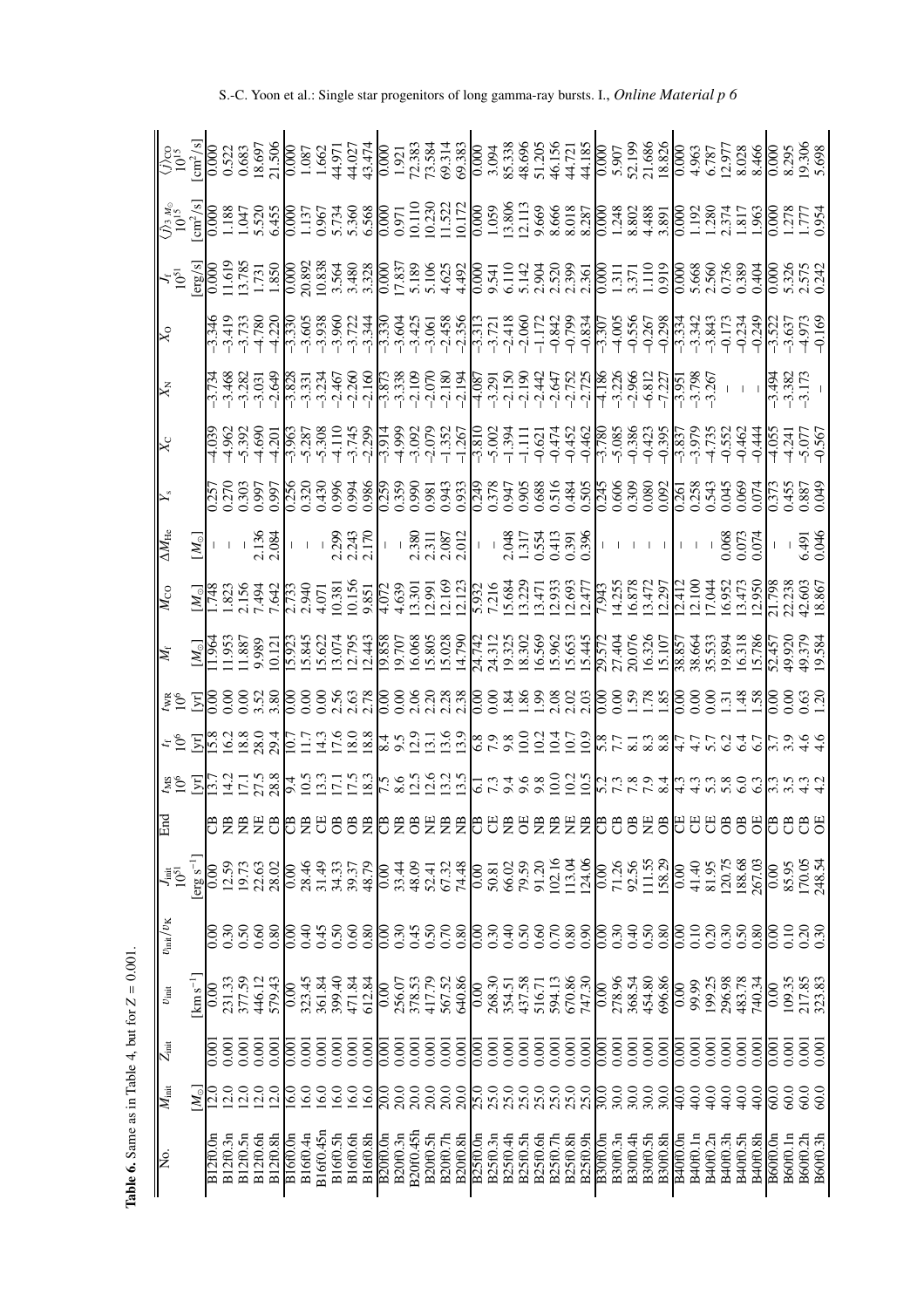| $\overline{\mathbb{X}}$            |                                                                                                                                                                                                                                                                                                                                               |              |               |                                                                 |                |                  |                 |                |            |           |           |           |           |                   |           |           |                                     |           |                                         |                          |           |           |             |                                                                                   |           |          |           |           |           |                     |                                                                                                         |                        |           |                |                                                                                                                                                                                                                                                                                         |                        |          |
|------------------------------------|-----------------------------------------------------------------------------------------------------------------------------------------------------------------------------------------------------------------------------------------------------------------------------------------------------------------------------------------------|--------------|---------------|-----------------------------------------------------------------|----------------|------------------|-----------------|----------------|------------|-----------|-----------|-----------|-----------|-------------------|-----------|-----------|-------------------------------------|-----------|-----------------------------------------|--------------------------|-----------|-----------|-------------|-----------------------------------------------------------------------------------|-----------|----------|-----------|-----------|-----------|---------------------|---------------------------------------------------------------------------------------------------------|------------------------|-----------|----------------|-----------------------------------------------------------------------------------------------------------------------------------------------------------------------------------------------------------------------------------------------------------------------------------------|------------------------|----------|
|                                    |                                                                                                                                                                                                                                                                                                                                               |              |               |                                                                 |                |                  |                 |                |            |           |           |           |           |                   |           |           |                                     |           |                                         |                          |           |           |             |                                                                                   |           |          |           |           |           |                     |                                                                                                         |                        |           |                |                                                                                                                                                                                                                                                                                         |                        |          |
|                                    |                                                                                                                                                                                                                                                                                                                                               |              |               |                                                                 |                |                  |                 |                |            |           |           |           |           |                   |           |           |                                     |           |                                         |                          |           |           |             |                                                                                   |           |          |           |           |           |                     |                                                                                                         |                        |           |                |                                                                                                                                                                                                                                                                                         |                        |          |
|                                    |                                                                                                                                                                                                                                                                                                                                               |              |               |                                                                 |                |                  |                 |                |            |           |           |           |           |                   |           |           |                                     |           |                                         |                          |           |           |             |                                                                                   |           |          |           |           |           |                     |                                                                                                         |                        |           |                |                                                                                                                                                                                                                                                                                         |                        |          |
| $\overline{\Delta M_{\rm He}}$     |                                                                                                                                                                                                                                                                                                                                               |              |               |                                                                 |                |                  |                 |                |            |           |           |           |           |                   |           |           |                                     |           |                                         |                          |           |           |             |                                                                                   |           |          |           |           |           |                     |                                                                                                         |                        |           |                | $-1.383$<br>$-1.383$<br>$-1.54$                                                                                                                                                                                                                                                         |                        |          |
| $\overline{\overline{M}_{\rm CO}}$ |                                                                                                                                                                                                                                                                                                                                               |              |               |                                                                 |                |                  |                 |                |            |           |           |           |           |                   |           |           |                                     |           |                                         |                          |           |           |             |                                                                                   |           |          |           |           |           |                     |                                                                                                         |                        |           |                |                                                                                                                                                                                                                                                                                         |                        |          |
|                                    |                                                                                                                                                                                                                                                                                                                                               |              |               |                                                                 |                |                  |                 |                |            |           |           |           |           |                   |           |           |                                     |           |                                         |                          |           |           |             |                                                                                   |           |          |           |           |           |                     |                                                                                                         |                        |           |                | $\begin{array}{l} \n\hline \triangle \begin{bmatrix} 1 & -1 \\ 0 & 0 \\ 0 & 0 \\ 0 & 0 \\ 0 & 0 \\ 0 & 0 \\ 0 & 0 \\ 0 & 0 \\ 0 & 0 \\ 0 & 0 \\ 0 & 0 \\ 0 & 0 \\ 0 & 0 \\ 0 & 0 \\ 0 & 0 \\ 0 & 0 \\ 0 & 0 \\ 0 & 0 \\ 0 & 0 \\ 0 & 0 \\ 0 & 0 \\ 0 & 0 \\ 0 & 0 \\ 0 & 0 \\ 0 & 0 \\$ |                        |          |
|                                    |                                                                                                                                                                                                                                                                                                                                               |              |               |                                                                 |                |                  |                 |                |            |           |           |           |           |                   |           |           |                                     |           |                                         |                          |           |           |             |                                                                                   |           |          |           |           |           |                     |                                                                                                         |                        |           |                |                                                                                                                                                                                                                                                                                         |                        |          |
|                                    | 4 ° C B M 2 8 8 8 7 0 0 1 1 2 9 7 8 9 9 0 0 3 4 5 0 7 9 1 4 5 - 5 8 9 1 4 5 6 7 8 9 1 6 7 8 9 0 1 4 5 6 7 8 9 9<br>4 ° C B M 2 8 8 7 0 0 1 1 2 9 7 8 8 7 1 2 1 2 1 2 5 6 7 8 8 8 9 1 4 5 6 7 8 9 8 9 9 9 1 4 7 8 9 8 9 9 9 9 1 8                                                                                                              |              |               |                                                                 |                |                  |                 |                |            |           |           |           |           |                   |           |           |                                     |           |                                         |                          |           |           |             |                                                                                   |           |          |           |           |           |                     |                                                                                                         |                        |           |                |                                                                                                                                                                                                                                                                                         |                        |          |
|                                    | $\frac{155}{125} = \frac{155}{125} = \frac{155}{125} = \frac{155}{125} = \frac{155}{125} = \frac{155}{125} = \frac{155}{125} = \frac{155}{125} = \frac{155}{125} = \frac{155}{125} = \frac{155}{125} = \frac{155}{125} = \frac{155}{125} = \frac{155}{125} = \frac{155}{125} = \frac{155}{125} = \frac{155}{125} = \frac{155}{125} = \frac{1$ |              |               |                                                                 |                |                  |                 |                |            |           |           |           |           |                   |           |           |                                     |           |                                         |                          |           |           |             |                                                                                   |           |          |           |           |           |                     |                                                                                                         |                        |           |                |                                                                                                                                                                                                                                                                                         |                        |          |
| 멸                                  |                                                                                                                                                                                                                                                                                                                                               |              |               |                                                                 |                |                  | 888288828282888 |                |            |           |           |           |           |                   |           |           |                                     |           |                                         | U U                      |           |           |             | [<br>[] [] [] [] [] [] [] [] [] []                                                |           |          |           |           |           | $\circ \circ \circ$ |                                                                                                         |                        |           |                | 188888                                                                                                                                                                                                                                                                                  |                        |          |
|                                    | $J_{\bar{1}\bar{0}}^{51}$                                                                                                                                                                                                                                                                                                                     | $erg s^{-1}$ | $_{\rm 0.00}$ | $\begin{array}{c} 18.34 \\ 21.06 \\ 23.63 \\ 26.18 \end{array}$ |                |                  |                 |                |            |           |           |           |           | $\overline{0.00}$ |           |           | 30.38<br>30.382<br>30.458           |           |                                         |                          |           |           |             | $\begin{array}{c} 0.00 \\ 46.08 \\ 53.15 \\ 59.92 \\ 72.32 \\ 103.13 \end{array}$ |           |          |           |           |           |                     | $\begin{array}{r} 0.00 \\ 73.77 \\ 91.52 \\ 108.77 \\ 170.32 \\ 170.32 \\ 170.32 \\ 242.16 \end{array}$ | $\frac{L\Gamma L}{00}$ |           |                | 152.75<br>225.02<br>351.16<br>496.53                                                                                                                                                                                                                                                    |                        |          |
| $v_{\rm init}/v_{\rm K}$           |                                                                                                                                                                                                                                                                                                                                               |              |               | 0.89<br>0.50<br>0.50<br>0.60                                    |                |                  |                 |                |            |           |           |           |           |                   |           |           |                                     |           | 88<br>866666666666666<br>86666666666666 |                          |           |           |             |                                                                                   |           |          |           | 0.333888  |           |                     |                                                                                                         | 0.10                   |           |                | 0.20                                                                                                                                                                                                                                                                                    | $\frac{0.50}{0.80}$    |          |
| $v_{\rm init}$                     |                                                                                                                                                                                                                                                                                                                                               | $km s^{-1}$  |               | 439.72                                                          |                | 519.72<br>598.06 | 675.74          | 0.00           | 284.08     | 375.56    | 463.88    | 548.16    | 712.60    | 0.00              | 296.90    |           | 392.44<br>439.04<br>572.56<br>74.13 |           |                                         | $\frac{0.00}{\sqrt{10}}$ |           |           |             |                                                                                   |           |          |           |           |           |                     | 310.86<br>361.22<br>410.84<br>507.23<br>50.67<br>588.79<br>588.79<br>588.75<br>888.75                   |                        |           | 252.54         | 376.3                                                                                                                                                                                                                                                                                   | 612.43<br>935.80       |          |
| $Z_{\text{init}}$                  |                                                                                                                                                                                                                                                                                                                                               |              |               |                                                                 | $\overline{Q}$ | $10^{-5}$        | $10^{-5}$       | $\overline{5}$ | $10^{-5}$  | $10^{-5}$ | $10^{-5}$ | $10^{-5}$ | $10^{-5}$ | $-01$             | $10^{-5}$ | $10^{-5}$ | $10^{-5}$                           | $10^{-5}$ | $10^{-5}$                               | $\overline{5}$           | $10^{-5}$ | $10^{-5}$ | $10^{-5}\,$ | $10^{-5}$                                                                         | $10^{-5}$ | È        | $10^{-5}$ | $10^{-5}$ | $10^{-5}$ | $10^{-5}$           | $10^{-5}$                                                                                               | $\overline{5}$         | $10^{-5}$ | $\bar{0}^{-5}$ | $10^{-5}$                                                                                                                                                                                                                                                                               | $10^{-5}$<br>$10^{-5}$ |          |
| $M_{\rm init}$                     |                                                                                                                                                                                                                                                                                                                                               | $M_{\odot}$  |               |                                                                 |                |                  |                 | 6.0            | <b>6.0</b> | 16.0      | 16.0      | 16.0      | 16.0      | 20.0              | 20.0      | 20.0      | 20.0                                | 20.0      | 20.0                                    |                          |           |           |             |                                                                                   |           |          |           |           |           |                     | 40.0                                                                                                    | $rac{1}{60}$           |           | 60.0           | 60.0                                                                                                                                                                                                                                                                                    | $rac{0}{60}$           |          |
| No.                                |                                                                                                                                                                                                                                                                                                                                               |              | C12f0.0r      | C12f0.5n                                                        | C12f0.6h       | C12f0.7t         | C12f0.8b        | C16f0.0        | C16f0.3r   | C16f0.4n  | C16f0.5h  | C16f0.6h  | C16f0.8h  | C20f0.0r          | C20f0.3n  | C20f0.4n  | C20f0.45h                           | C20f0.6h  | C20f0.8h                                | <b>C25f0.0n</b>          | C25f0.3n  | C25f0.35n | C25f0.4h    | C25f0.5h                                                                          | C25f0.8h  | C40f0.0n | C40f0.2n  | C40f0.25n | C40f0.3h  | C40f0.5h            | C40f0.8h                                                                                                | C60f0.0r               | C60f0.1n  | C60f0.2n       | C60f0.3h                                                                                                                                                                                                                                                                                | C60f0.5h               | C60f0.8h |

**Table 7.** Same as in Table 4, but for

*Z* =

 $= 0.00001$ .

S.-C. Yoon et al.: Single star progenitors of long gamma-ray bursts. I., *Online Material p 7*